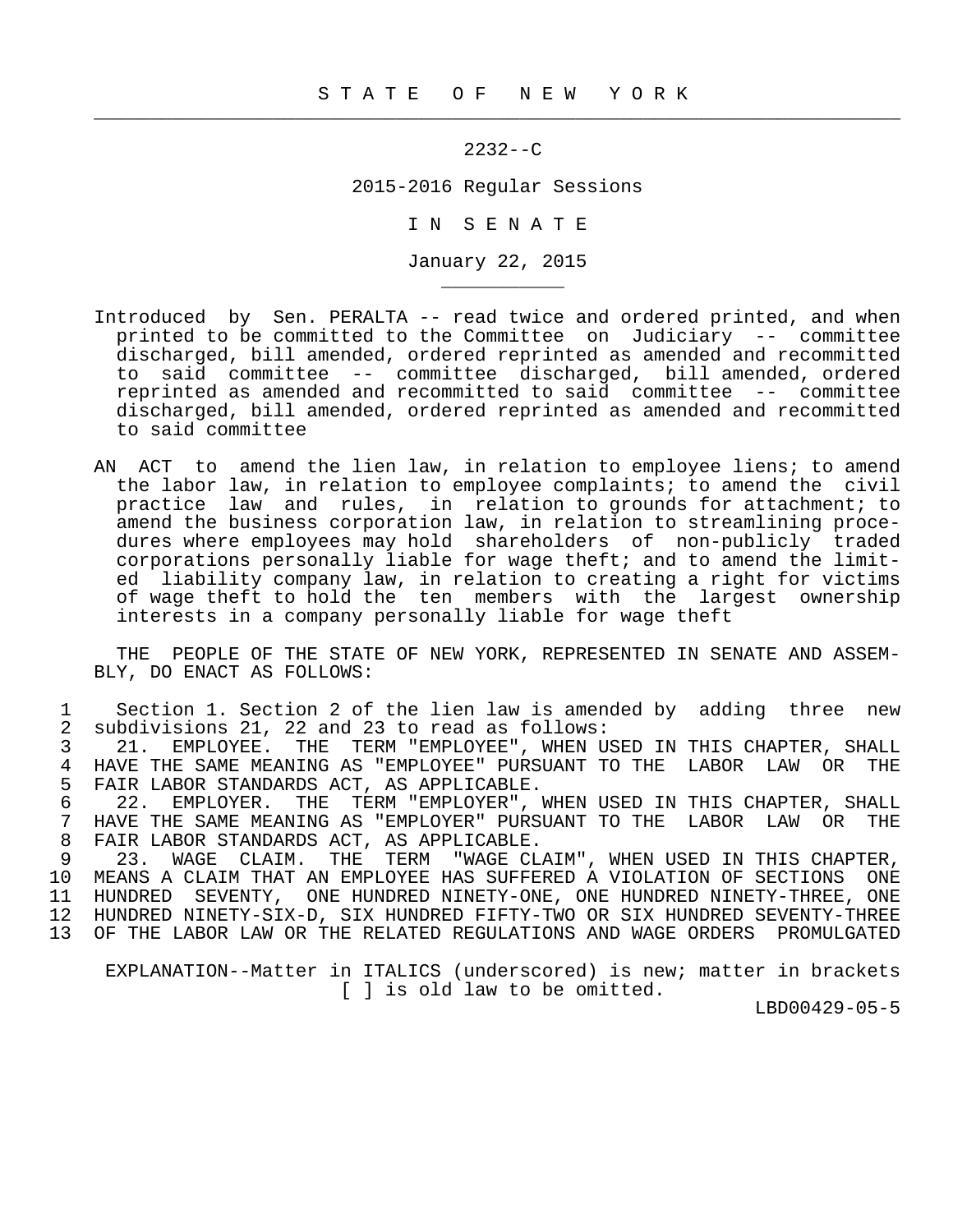1 BY THE COMMISSIONER, A CLAIM FOR WAGES DUE TO AN EMPLOYEE PURSUANT TO AN 2 EMPLOYMENT CONTRACT THAT WERE UNPAID IN VIOLATION OF THAT CONTRACT, OR A 2 EMPLOYMENT CONTRACT THAT WERE UNPAID IN VIOLATION OF THAT CONTRACT, OR A<br>3 CLAIM THAT AN EMPLOYEE HAS SUFFERED A VIOLATION OF 29 U.S.C. S 206. 3 CLAIM THAT AN EMPLOYEE HAS SUFFERED A VIOLATION OF 29 U.S.C. S 206.

4 S 2. Section 3 of the lien law, as amended by chapter 137 of the laws<br>5 of 1985, is amended to read as follows: 5 of 1985, is amended to read as follows:<br>6 S 3. Mechanic's lien AND EMPLOYEE'S

6 S 3. Mechanic's lien AND EMPLOYEE'S LIEN on [real] property. 1.<br>7 MECHANIC'S LIEN. A contractor, subcontractor, laborer, materialman, MECHANIC'S LIEN. A contractor, subcontractor, laborer, materialman, 8 landscape gardener, nurseryman or person or corporation selling fruit or 9 ornamental trees, roses, shrubbery, vines and small fruits, who performs<br>10 labor or furnishes materials for the improvement of real property with 10 labor or furnishes materials for the improvement of real property with<br>11 the consent or at the request of the owner thereof, or of his agent, 11 the consent or at the request of the owner thereof, or of his agent,<br>12 contractor or subcontractor, and any trust fund to which benefits and 12 contractor or subcontractor, and any trust fund to which benefits and<br>13 wage supplements are due or pavable for the benefit of such laborers. 13 wage supplements are due or payable for the benefit of such laborers,<br>14 shall have a lien for the principal and interest, of the value, or the shall have a lien for the principal and interest, of the value, or the 15 agreed price, of such labor, including benefits and wage supplements due<br>16 or payable for the benefit of any laborer, or materials upon the real 16 or payable for the benefit of any laborer, or materials upon the real<br>17 property improved or to be improved and upon such improvement, from the 17 property improved or to be improved and upon such improvement, from the<br>18 time of filing a notice of such lien as prescribed in this chapter. 18 time of filing a notice of such lien as prescribed in this chapter.<br>19 Where the contract for an improvement is made with a husband or wife and 19 Where the contract for an improvement is made with a husband or wife and<br>20 the property belongs to the other or both, the husband or wife contract-20 the property belongs to the other or both, the husband or wife contract-<br>21 ing shall also be presumed to be the agent of the other, unless such 21 ing shall also be presumed to be the agent of the other, unless such<br>22 other having knowledge of the improvement shall, within ten days after 22 other having knowledge of the improvement shall, within ten days after<br>23 learning of the contract give the contractor written notice of his or learning of the contract give the contractor written notice of his or 24 her refusal to consent to the improvement. Within the meaning of the<br>25 provisions of this chapter, materials actually manufactured for but not 25 provisions of this chapter, materials actually manufactured for but not 26 delivered to the real property, shall also be deemed to be materials<br>27 furnished.

27 furnished.<br>28 2. EMPLO 28 2. EMPLOYEE'S LIEN. AN EMPLOYEE WHO HAS A WAGE CLAIM AS THAT TERM IS<br>29 DEFINED IN SUBDIVISION TWENTY-THREE OF SECTION TWO OF THIS CHAPTER SHALL DEFINED IN SUBDIVISION TWENTY-THREE OF SECTION TWO OF THIS CHAPTER SHALL 30 HAVE A LIEN ON HIS OR HER EMPLOYER'S INTEREST IN PROPERTY FOR THE VALUE<br>31 OF THE WAGE CLAIM ARISING OUT OF THE EMPLOYMENT, FROM THE TIME OF FILING 31 OF THE WAGE CLAIM ARISING OUT OF THE EMPLOYMENT, FROM THE TIME OF FILING<br>32 A NOTICE OF SUCH LIEN AS PRESCRIBED IN THIS CHAPTER. AN EMPLOYEE'S LIEN 32 A NOTICE OF SUCH LIEN AS PRESCRIBED IN THIS CHAPTER. AN EMPLOYEE'S LIEN<br>33 BASED ON A WAGE CLAIM MAY BE HAD AGAINST THE EMPLOYER'S INTEREST IN REAL 33 BASED ON A WAGE CLAIM MAY BE HAD AGAINST THE EMPLOYER'S INTEREST IN REAL<br>34 PROPERTY AND AGAINST THE EMPLOYER'S INTEREST IN PERSONAL PROPERTY THAT 34 PROPERTY AND AGAINST THE EMPLOYER'S INTEREST IN PERSONAL PROPERTY THAT<br>35 CAN BE SUFFICIENTLY DESCRIBED WITHIN THE MEANING OF SECTION 9-108 OF THE 35 CAN BE SUFFICIENTLY DESCRIBED WITHIN THE MEANING OF SECTION 9-108 OF THE 36 UNIFORM COMMERCIAL CODE, EXCEPT THAT AN EMPLOYEE'S LIEN SHALL NOT EXTEND 37 TO ACCOUNTS OR GOODS AS THOSE TERMS ARE DEFINED IN SECTION 9-102 OF THE

38 UNIFORM COMMERCIAL CODE.<br>39 3. AS USED IN THIS 39 3. AS USED IN THIS ARTICLE AND UNLESS OTHERWISE SPECIFIED, A LIEN<br>40 SHALL MEAN AN EMPLOYEE'S LIEN OR A MECHANIC'S LIEN. 40 SHALL MEAN AN EMPLOYEE'S LIEN OR A MECHANIC'S LIEN.<br>41 S 3. Subdivisions 1 and 2 of section 4 of the lies

 41 S 3. Subdivisions 1 and 2 of section 4 of the lien law, subdivision 1 42 as amended by chapter 515 of the laws of 1929 and subdivision 2 as added<br>43 by chapter 704 of the laws of 1985, are amended to read as follows: 43 by chapter 704 of the laws of 1985, are amended to read as follows:

44 (1) [Such] A MECHANIC'S OR EMPLOYEE'S lien AND EMPLOYEE'S LIEN AGAINST<br>45 REAL PROPERTY shall extend to the owner's right, title or interest in REAL PROPERTY shall extend to the owner's right, title or interest in 46 the real property and improvements, existing at the time of filing the<br>47 notice of lien, or thereafter acquired, except as hereinafter in this 47 notice of lien, or thereafter acquired, except as hereinafter in this 48 article provided. If an owner assigns his interest in such real property 49 by a general assignment for the benefit of creditors, within thirty days 50 prior to such filing, the lien shall extend to the interest thus 51 assigned. If any part of the real property subjected to such lien be 52 removed by the owner or by any other person, at any time before the 53 discharge thereof, such removal shall not affect the rights of the<br>54 lienor, either in respect to the remaining real property, or the part so 54 lienor, either in respect to the remaining real property, or the part so<br>55 removed. If labor is performed for, or materials furnished to, a removed. If labor is performed for, or materials furnished to, a 56 contractor or subcontractor for an improvement, the MECHANIC'S lien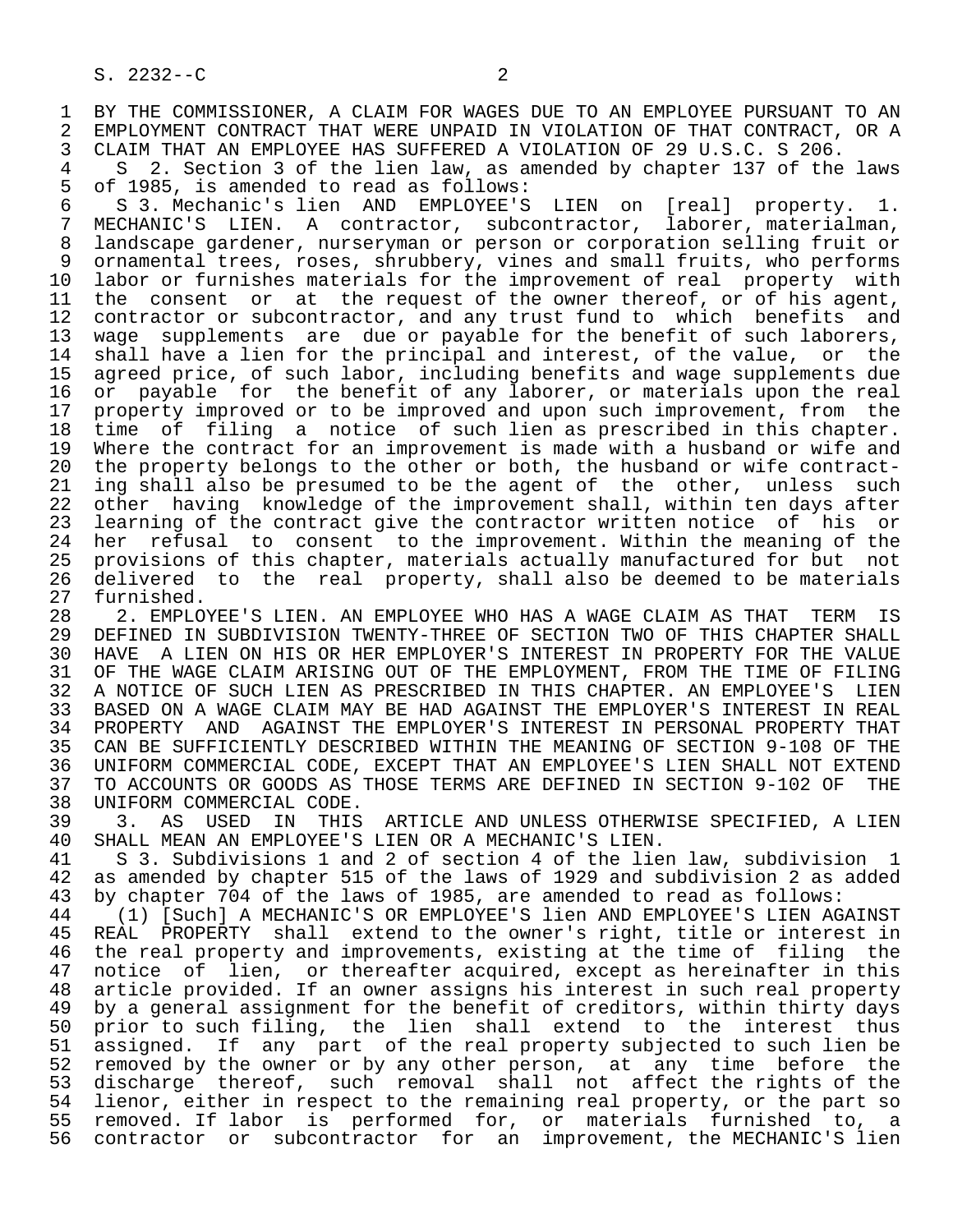1 shall not be for a sum greater than the sum earned and unpaid on the<br>2 contract at the time of filing the notice of lien, and any sum subse-2 contract at the time of filing the notice of lien, and any sum subse-<br>3 quently earned thereon. In no case shall the owner be liable to pay by 3 quently earned thereon. In no case shall the owner be liable to pay by<br>4 reason of all MECHANIC'S liens created pursuant to this article a sum 4 reason of all MECHANIC'S liens created pursuant to this article a sum<br>5 greater than the value or agreed price of the labor and materials 5 greater than the value or agreed price of the labor and materials 6 remaining unpaid, at the time of filing notices of such liens, except as 7 hereinafter provided.<br>8 (2) [Such] A MEC

8 (2) [Such] A MECHANIC'S OR EMPLOYEE'S lien shall not extend to the<br>9 owner's right, title or interest in real property and improvements, 9 owner's right, title or interest in real property and improvements,<br>10 existing at the time of filing the notice of lien if such lien arises 10 existing at the time of filing the notice of lien if such lien arises<br>11 from the failure of a lessee of the right to explore, develop or produce 11 from the failure of a lessee of the right to explore, develop or produce<br>12 natural gas or oil, to pay for, compensate or render value for improve-12 natural gas or oil, to pay for, compensate or render value for improve-<br>13 ments made with the consent or at the request of such lessee by a 13 ments made with the consent or at the request of such lessee by a<br>14 contractor, subcontractor, materialman, equipment operator or owner, contractor, subcontractor, materialman, 15 landscaper, nurseryman, or person or corporation who performs labor or 16 furnishes materials for the exploration, development, or production of<br>17 oil or natural gas or otherwise improves such leased property. Such 17 oil or natural gas or otherwise improves such leased property. Such<br>18 MECHANIC'S OR EMPLOYEE'S lien shall extend to the improvements made for 18 MECHANIC'S OR EMPLOYEE'S lien shall extend to the improvements made for<br>19 the exploration, development and production of oil and natural gas, and 19 the exploration, development and production of oil and natural gas, and<br>20 the working interest held by a lessee of the right to explore, develop 20 the working interest held by a lessee of the right to explore, develop 21 or produce oil and natural gas. 21 or produce oil and natural gas.<br>22 S 4. The opening paragraph o

22 S 4. The opening paragraph of section 4-a of the lien law, as amended<br>23 by chapter 696 of the laws of 1959, is amended to read as follows: by chapter 696 of the laws of 1959, is amended to read as follows:

24 The proceeds of any insurance which by the terms of the policy are<br>25 payable to the owner of real property improved, and actually received or payable to the owner of real property improved, and actually received or 26 to be received by him because of the destruction or removal by fire or<br>27 other casualty of an improvement on which lienors have performed labor 27 other casualty of an improvement on which lienors have performed labor<br>28 or services or for which they have furnished materials, OR UPON WHICH AN 28 or services or for which they have furnished materials, OR UPON WHICH AN<br>29 EMPLOYEE HAS ESTABLISHED AN EMPLOYEE'S LIEN, shall after the owner has 29 EMPLOYEE HAS ESTABLISHED AN EMPLOYEE'S LIEN, shall after the owner has<br>30 been reimbursed therefrom for premiums paid by him, if any, for such 30 been reimbursed therefrom for premiums paid by him, if any, for such<br>31 insurance, be subject to liens provided by this act to the same extent 31 insurance, be subject to liens provided by this act to the same extent<br>32 and in the same order of priority as the real property would have been 32 and in the same order of priority as the real property would have been<br>33 had such improvement not been so destroyed or removed. 33 had such improvement not been so destroyed or removed.<br>34 S 5. Subdivisions 1, 2 and 5 of section 9 of the li

34 S 5. Subdivisions 1, 2 and 5 of section 9 of the lien law, as amended<br>35 by chapter 515 of the laws of 1929, are amended to read as follows: 35 by chapter 515 of the laws of 1929, are amended to read as follows:<br>36 1. The name OF THE LIENOR, and EITHER THE residence of the lieno

1. The name OF THE LIENOR, and EITHER THE residence of the lienor OR 37 THE NAME AND BUSINESS ADDRESS OF THE LIENOR'S ATTORNEY, IF ANY; and if<br>38 the lienor is a partnership or a corporation, the business address of 38 the lienor is a partnership or a corporation, the business address of<br>39 such firm, or corporation, the names of partners and principal place of 39 such firm, or corporation, the names of partners and principal place of<br>40 business, and if a foreign corporation, its principal place of business 40 business, and if a foreign corporation, its principal place of business<br>41 within the state. 41 within the state.<br>42 2. The name of

42 2. The name of the owner of the [real] property against whose interest<br>43 therein a lien is claimed, and the interest of the owner as far as known 43 therein a lien is claimed, and the interest of the owner as far as known<br>44 to the lienor. 44 to the lienor.<br>45 5. The amoun

45 5. The amount unpaid to the lienor for such labor or materials, OR THE<br>46 AMOUNT OF THE WAGE CLAIM IF A WAGE CLAIM IS THE BASIS FOR ESTABLISHMENT 46 AMOUNT OF THE WAGE CLAIM IF A WAGE CLAIM IS THE BASIS FOR ESTABLISHMENT 47 OF THE LIEN. OF THE LIEN.

48 S 6. Subdivision 1 of section 10 of the lien law, as amended by chap-<br>49 ter 367 of the laws of 2011, is amended to read as follows: 49 ter 367 of the laws of 2011, is amended to read as follows:<br>50 1. (A) Notice of MECHANIC'S lien may be filed at any tip

50 1. (A) Notice of MECHANIC'S lien may be filed at any time during the<br>51 progress of the work and the furnishing of the materials, or, within progress of the work and the furnishing of the materials, or, within 52 eight months after the completion of the contract, or the final perform-<br>53 ance of the work, or the final furnishing of the materials, dating from 53 ance of the work, or the final furnishing of the materials, dating from<br>54 the last item of work performed or materials furnished; provided, howev-54 the last item of work performed or materials furnished; provided, howev-<br>55 er, that where the improvement is related to real property improved or 55 er, that where the improvement is related to real property improved or<br>56 to be improved with a single family dwelling, the notice of MECHANIC'S 56 to be improved with a single family dwelling, the notice of MECHANIC'S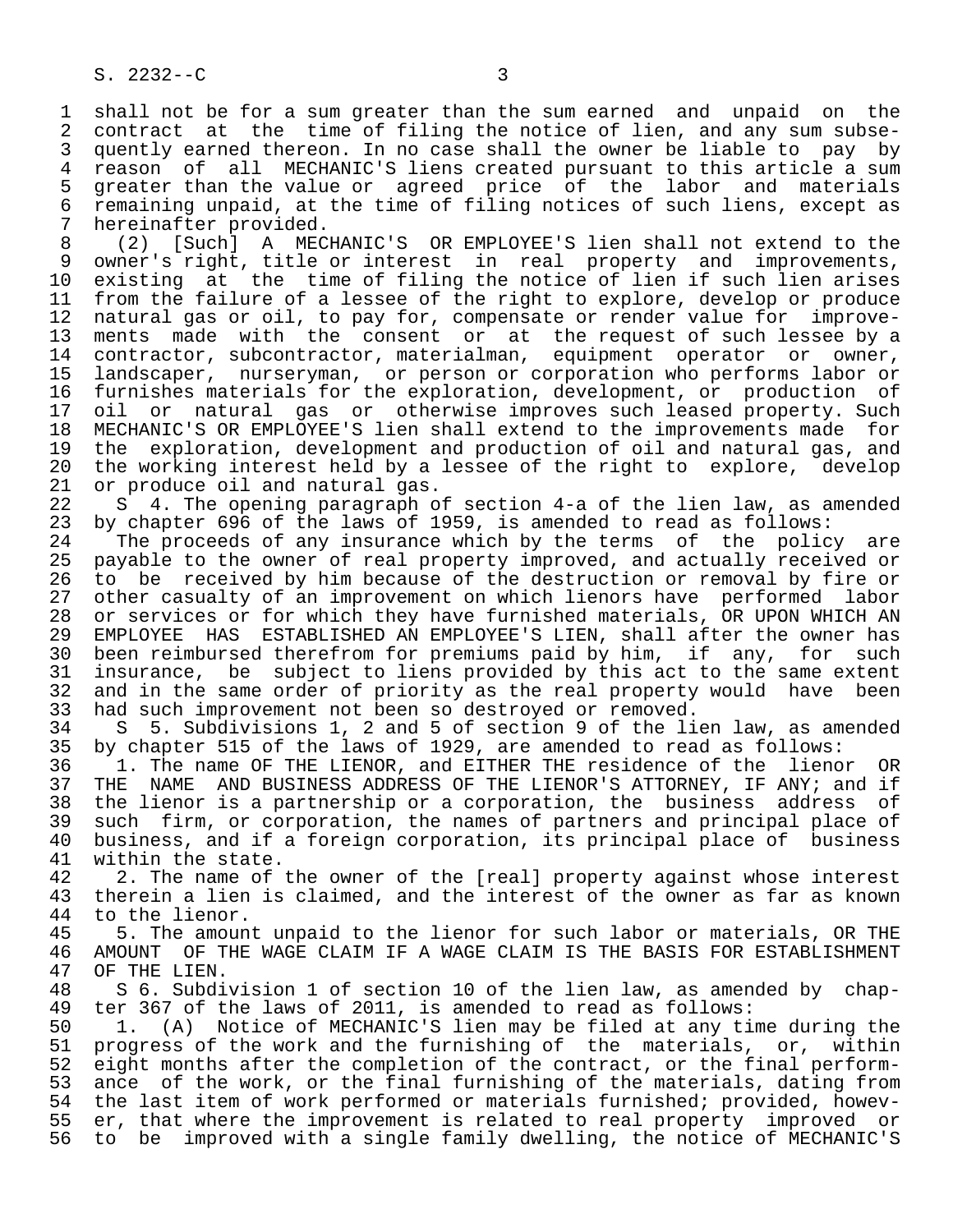1 lien may be filed at any time during the progress of the work and the<br>2 furnishing of the materials, or, within four months after the completion 2 furnishing of the materials, or, within four months after the completion<br>3 of the contract, or the final performance of the work, or the final of the contract, or the final performance of the work, or the final 4 furnishing of the materials, dating from the last item of work performed<br>5 or materials furnished; and provided further where the notice of MECHAN-5 or materials furnished; and provided further where the notice of MECHAN-<br>6 IC'S lien is for retainage, the notice of MECHANIC'S lien may be filed 6 IC'S lien is for retainage, the notice of MECHANIC'S lien may be filed<br>7 within ninety days after the date the retainage was due to be released; within ninety days after the date the retainage was due to be released; 8 except that in the case of a MECHANIC'S lien by a real estate broker, 9 the notice of MECHANIC'S lien may be filed only after the performance of<br>10 the brokerage services and execution of lease by both lessor and lessee 10 the brokerage services and execution of lease by both lessor and lessee<br>11 and only if a copy of the alleged written agreement of employment or 11 and only if a copy of the alleged written agreement of employment or<br>12 compensation is annexed to the notice of lien, provided that where the 12 compensation is annexed to the notice of lien, provided that where the<br>13 payment pursuant to the written agreement of employment or compensation 13 payment pursuant to the written agreement of employment or compensation<br>14 is to be made in installments, then a notice of lien may be filed within is to be made in installments, then a notice of lien may be filed within 15 eight months after the final payment is due, but in no event later than<br>16 a date five years after the first payment was made. For purposes of this 16 a date five years after the first payment was made. For purposes of this<br>17 section, the term "single family dwelling" shall not include a dwelling 17 section, the term "single family dwelling" shall not include a dwelling<br>18 unit which is a part of a subdivision that has been filed with a munici-18 unit which is a part of a subdivision that has been filed with a munici-<br>19 pality in which the subdivision is located when at the time the lien is 19 pality in which the subdivision is located when at the time the lien is<br>20 filed, such property in the subdivision is owned by the developer for 20 filed, such property in the subdivision is owned by the developer for<br>21 purposes other than his personal residence. For purposes of this 21 purposes other than his personal residence. For purposes of this<br>22 section, "developer" shall mean and include any private individual, 22 section, "developer" shall mean and include any private individual,<br>23 partnership, trust or corporation which improves two or more parcels of partnership, trust or corporation which improves two or more parcels of 24 real property with single family dwellings pursuant to a common scheme<br>25 or plan. [The]

or plan. [The] 26 (B) NOTICE OF EMPLOYEE'S LIEN MAY BE FILED AT ANY TIME NOT LATER THAN<br>27 SIX YEARS FOLLOWING THE END OF THE EMPLOYMENT GIVING RISE TO THE WAGE 27 SIX YEARS FOLLOWING THE END OF THE EMPLOYMENT GIVING RISE TO THE WAGE 28 CLAIM.

28 CLAIM.<br>29 (C) 29 (C) A notice of lien, OTHER THAN FOR A LIEN ON PERSONAL PROPERTY, must<br>30 be filed in the clerk's office of the county where the property is sitube filed in the clerk's office of the county where the property is situ-31 ated. If such property is situated in two or more counties, the notice<br>32 of lien shall be filed in the office of the clerk of each of such coun-32 of lien shall be filed in the office of the clerk of each of such coun-<br>33 ties. The county clerk of each county shall provide and keep a book to 33 ties. The county clerk of each county shall provide and keep a book to<br>34 be called the "lien docket," which shall be suitably ruled in columns 34 be called the "lien docket," which shall be suitably ruled in columns<br>35 headed "owners." "lienors," "lienor's attorney," "property," "amount," 35 headed "owners," "lienors," "lienor's attorney," "property,"<br>36 "time of filing." "proceedings had." in each of which he shall "time of filing," "proceedings had," in each of which he shall enter the 37 particulars of the notice, properly belonging therein. The date, hour<br>38 and minute of the filing of each notice of lien shall be entered in the 38 and minute of the filing of each notice of lien shall be entered in the<br>39 proper column. Except where the county clerk maintains a block index. 39 proper column. Except where the county clerk maintains a block index,<br>40 the names of the owners shall be arranged in such book in alphabetical 40 the names of the owners shall be arranged in such book in alphabetical 41 order. The validity of the lien and the right to file a notice thereof<br>42 shall not be affected by the death of the owner before notice of the 42 shall not be affected by the death of the owner before notice of the<br>43 lien is filed. A NOTICE OF EMPLOYEE'S LIEN ON PERSONAL PROPERTY MUST BE 43 lien is filed. A NOTICE OF EMPLOYEE'S LIEN ON PERSONAL PROPERTY MUST BE<br>44 FILED, TOGETHER WITH A FINANCING STATEMENT, IN THE FILING OFFICE AS SET 44 FILED, TOGETHER WITH A FINANCING STATEMENT, IN THE FILING OFFICE AS SET<br>45 FORTH IN SECTION 9-501 OF THE UNIFORM COMMERCIAL CODE. 45 FORTH IN SECTION 9-501 OF THE UNIFORM COMMERCIAL CODE.

46 S 7. Section 11 of the lien law, as amended by chapter 147 of the laws<br>47 of 1996, is amended to read as follows: of 1996, is amended to read as follows:

48 S 11. Service of copy of notice of lien. 1. Within five days before<br>49 or thirty days after filing the notice of A MECHANIC'S lien, the lienor 49 or thirty days after filing the notice of A MECHANIC'S lien, the lienor<br>50 shall serve a copy of such notice upon the owner, if a natural person, 50 shall serve a copy of such notice upon the owner, if a natural person,<br>51 (a) by delivering the same to him personally, or if the owner cannot be 51 (a) by delivering the same to him personally, or if the owner cannot be<br>52 found, to his agent or attorney, or (b) by leaving it at his last known 52 found, to his agent or attorney, or (b) by leaving it at his last known<br>53 place of residence in the city or town in which the real property or 53 place of residence in the city or town in which the real property or<br>54 some part thereof is situated, with a person of suitable age and 54 some part thereof is situated, with a person of suitable age and<br>55 discretion, or (c) by registered or certified mail addressed to his last 55 discretion, or (c) by registered or certified mail addressed to his last<br>56 known place of residence, or (d) if such owner has no such residence in known place of residence, or (d) if such owner has no such residence in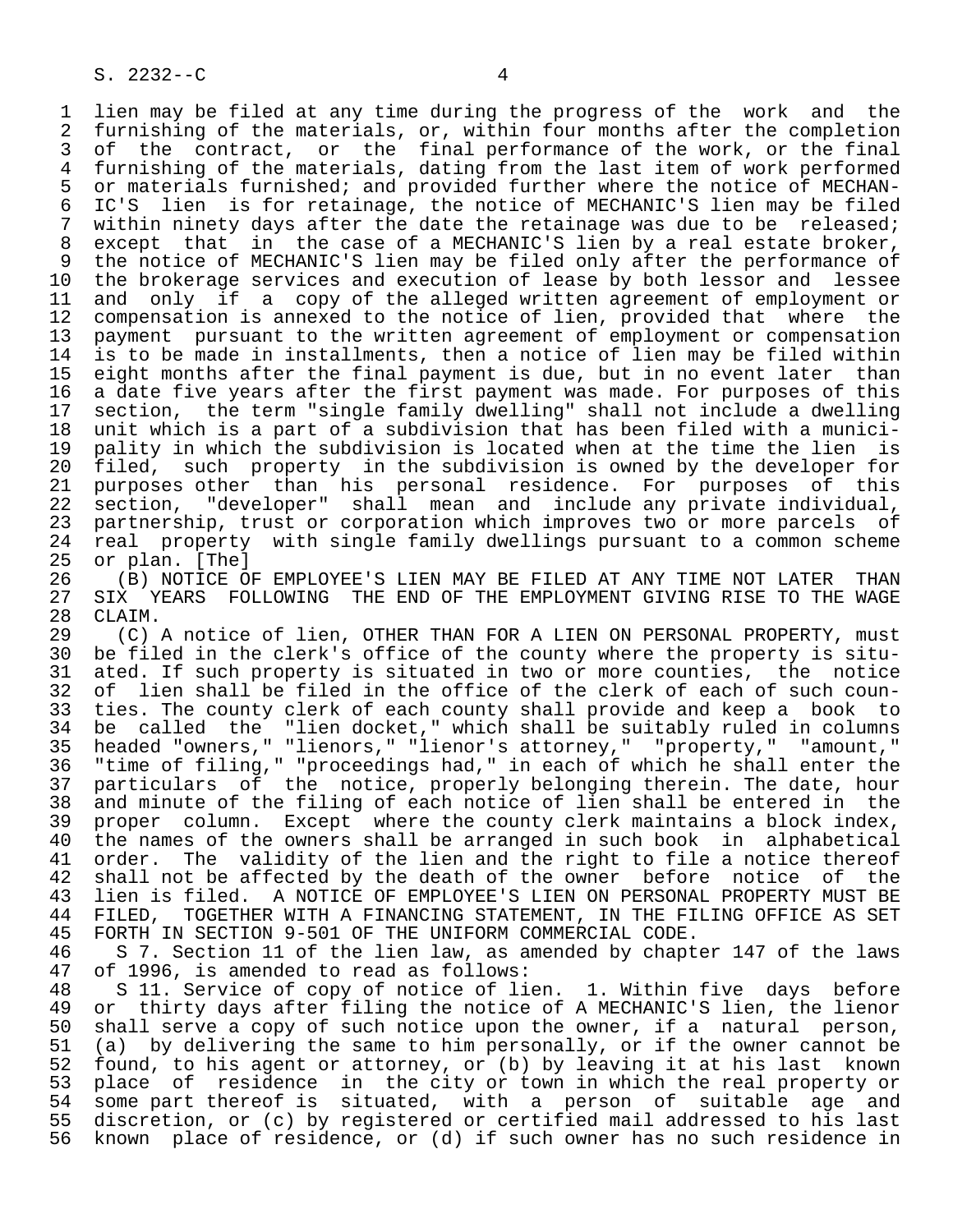1 such city or town, or cannot be found, and he has no agent or attorney,<br>2 by affixing a copy thereof conspicuously on such property, between the 2 by affixing a copy thereof conspicuously on such property, between the<br>3 hours of nine o'clock in the forenoon and four o'clock in the afternoon; hours of nine o'clock in the forenoon and four o'clock in the afternoon; 4 if the owner be a corporation, said service shall be made (i) by deliv- 5 ering such copy to and leaving the same with the president, vice-presi-<br>6 dent, secretary or clerk to the corporation, the cashier, treasurer or a 6 dent, secretary or clerk to the corporation, the cashier, treasurer or a<br>7 director or managing agent thereof, personally, within the state, or director or managing agent thereof, personally, within the state, or 8 (ii) if such officer cannot be found within the state by affixing a copy 9 thereof conspicuously on such property between the hours of nine o'clock<br>10 in the forenoon and four o'clock in the afternoon, or (iii) by regis-10 in the forenoon and four o'clock in the afternoon, or (iii) by regis-<br>11 tered or certified mail addressed to its last known place of business. 11 tered or certified mail addressed to its last known place of business.<br>12 Failure to file proof of such a service with the county clerk within 12 Failure to file proof of such a service with the county clerk within<br>13 thirty-five days after the notice of lien is filed shall terminate the 13 thirty-five days after the notice of lien is filed shall terminate the<br>14 notice as a lien. Until service of the notice has been made, as above notice as a lien. Until service of the notice has been made, as above 15 provided, an owner, without knowledge of the lien, shall be protected in 16 any payment made in good faith to any contractor or other person claim-<br>17 ing a lien.

17 ing a lien.<br>18 2. WITHIN 18 18 2. WITHIN FIVE DAYS BEFORE OR THIRTY DAYS AFTER FILING THE NOTICE OF 19 AN EMPLOYEE'S LIEN. THE LIENOR SHALL SERVE A COPY OF SUCH NOTICE UPON 19 AN EMPLOYEE'S LIEN, THE LIENOR SHALL SERVE A COPY OF SUCH NOTICE UPON<br>20 THE EMPLOYER, IF A NATURAL PERSON, (A) BY DELIVERING THE SAME TO HIM 20 THE EMPLOYER, IF A NATURAL PERSON, (A) BY DELIVERING THE SAME TO HIM<br>21 PERSONALLY, OR IF THE EMPLOYER CANNOT BE FOUND, TO HIS AGENT OR ATTOR-21 PERSONALLY, OR IF THE EMPLOYER CANNOT BE FOUND, TO HIS AGENT OR ATTOR-<br>22 NEY, OR (B) BY LEAVING IT AS HIS LAST KNOWN PLACE OF RESIDENCE OR BUSI-22 NEY, OR (B) BY LEAVING IT AS HIS LAST KNOWN PLACE OF RESIDENCE OR BUSI-<br>23 NESS, WITH A PERSON OF SUITABLE AGE AND DISCRETION, OR (C) BY REGISTERED NESS, WITH A PERSON OF SUITABLE AGE AND DISCRETION, OR (C) BY REGISTERED 24 OR CERTIFIED MAIL ADDRESSED TO HIS LAST\_KNOWN\_PLACE\_OF\_RESIDENCE\_OR<br>25 BUSINESS, OR (D) IF\_SUCH\_EMPLOYER\_OWNS\_REAL\_PROPERTY, BY\_AFFIXING\_A\_COPY 25 BUSINESS, OR (D) IF SUCH EMPLOYER OWNS REAL PROPERTY, BY AFFIXING A COPY 26 THEREOF CONSPICUOUSLY ON SUCH PROPERTY, BETWEEN THE HOURS OF NINE<br>27 O'CLOCK IN THE FORENOON AND FOUR O'CLOCK IN THE AFTERNOON. THE LIENOR 27 O'CLOCK IN THE FORENOON AND FOUR O'CLOCK IN THE AFTERNOON. THE LIENOR<br>28 ALSO SHALL, WITHIN THIRTY DAYS AFTER FILING THE NOTICE OF EMPLOYEE'S 28 ALSO SHALL, WITHIN THIRTY DAYS AFTER FILING THE NOTICE OF EMPLOYEE'S 29 LIEN, AFFIX A COPY THEREOF CONSPICUOUSLY ON THE REAL PROPERTY IDENTIFIED<br>30 IN THE NOTICE OF EMPLOYEE'S LIEN, BETWEEN THE HOURS OF NINE O'CLOCK IN 30 IN THE NOTICE OF EMPLOYEE'S LIEN, BETWEEN THE HOURS OF NINE O'CLOCK IN<br>31 THE FORENOON AND FOUR O'CLOCK IN THE AFTERNOON. IF THE EMPLOYER BE A 31 THE FORENOON AND FOUR O'CLOCK IN THE AFTERNOON. IF THE EMPLOYER BE A<br>32 CORPORATION, SAID SERVICE SHALL BE MADE (I) BY DELIVERING SUCH COPY TO 32 CORPORATION, SAID SERVICE SHALL BE MADE (I) BY DELIVERING SUCH COPY TO<br>33 AND LEAVING THE SAME WITH THE PRESIDENT, VICE-PRESIDENT, SECRETARY OR AND LEAVING THE SAME WITH THE PRESIDENT, VICE-PRESIDENT, SECRETARY OR 34 CLERK TO THE CORPORATION, THE CASHIER, TREASURER OR A DIRECTOR OR MANAG-<br>35 ING AGENT THEREOF, PERSONALLY, WITHIN THE STATE, OR (II) IF SUCH OFFICER 35 ING AGENT THEREOF, PERSONALLY, WITHIN THE STATE, OR (II) IF SUCH OFFICER<br>36 CANNOT BE FOUND WITHIN THE STATE BY AFFIXING A COPY THEREOF CONSPICUOUS-CANNOT BE FOUND WITHIN THE STATE BY AFFIXING A COPY THEREOF CONSPICUOUS-37 LY ON SUCH PROPERTY BETWEEN THE HOURS OF NINE O'CLOCK IN THE FORENOON<br>38 AND FOUR O'CLOCK IN THE AFTERNOON, OR (III) BY REGISTERED OR CERTIFIED 38 AND FOUR O'CLOCK IN THE AFTERNOON, OR (III) BY REGISTERED OR CERTIFIED<br>39 MAIL, ADDRESSED TO ITS LAST KNOWN PLACE OF BUSINESS, OR (IV) BY DELIVERY 39 MAIL ADDRESSED TO ITS LAST KNOWN PLACE OF BUSINESS, OR (IV) BY DELIVERY<br>40 TO THE SECRETARY OF THE DEPARTMENT OF STATE IN THE SAME MANNER AS 40 TO THE SECRETARY OF THE DEPARTMENT OF STATE IN THE SAME MANNER AS 41 REQUIRED BY PARAGRAPH ONE OF SUBDIVISION (B) OF SECTION 306 OF THE BUSI- 42 NESS CORPORATION LAW. FAILURE TO FILE PROOF OF SUCH A SERVICE WITH THE 43 COUNTY CLERK WITHIN THIRTY-FIVE DAYS AFTER THE NOTICE OF LIEN IS FILED 43 COUNTY CLERK WITHIN THIRTY-FIVE DAYS AFTER THE NOTICE OF LIEN IS FILED<br>44 SHALL TERMINATE THE NOTICE AS A LIEN, UNTIL SERVICE OF THE NOTICE HAS 44 SHALL TERMINATE THE NOTICE AS A LIEN. UNTIL SERVICE OF THE NOTICE HAS<br>45 BEEN MADE, AS ABOVE PROVIDED, AN OWNER, WITHOUT KNOWLEDGE OF THE LIEN, BEEN MADE, AS ABOVE PROVIDED, AN OWNER, WITHOUT KNOWLEDGE OF THE LIEN, 46 SHALL BE PROTECTED IN ANY PAYMENT MADE IN GOOD FAITH TO ANY OTHER PERSON 47 CLAIMING A LIEN.

47 CLAIMING A LIEN.<br>48 S 8. Section 48 S 8. Section 11-b of the lien law, as amended by chapter 147 of the 49 laws of 1996, is amended to read as follows:<br>50 S 11-b. Copy of notice of MECHANIC'S lien

50 S 11-b. Copy of notice of MECHANIC'S lien to a contractor or subcon-<br>51 tractor. Within five days before or thirty days after filing a notice 51 tractor. Within five days before or thirty days after filing a notice<br>52 of MECHANIC'S lien in accordance with section ten of this chapter or the 52 of MECHANIC'S lien in accordance with section ten of this chapter or the<br>53 filing of an amendment of notice of MECHANIC'S lien in accordance with 53 filing of an amendment of notice of MECHANIC'S lien in accordance with<br>54 section twelve-a of this [chapter] ARTICLE the lienor shall serve a copy 54 section twelve-a of this [chapter] ARTICLE the lienor shall serve a copy<br>55 of such notice or amendment by certified mail on the contractor, subcon-55 of such notice or amendment by certified mail on the contractor, subcon-<br>56 tractor, assignee or legal representative for whom he was employed or to tractor, assignee or legal representative for whom he was employed or to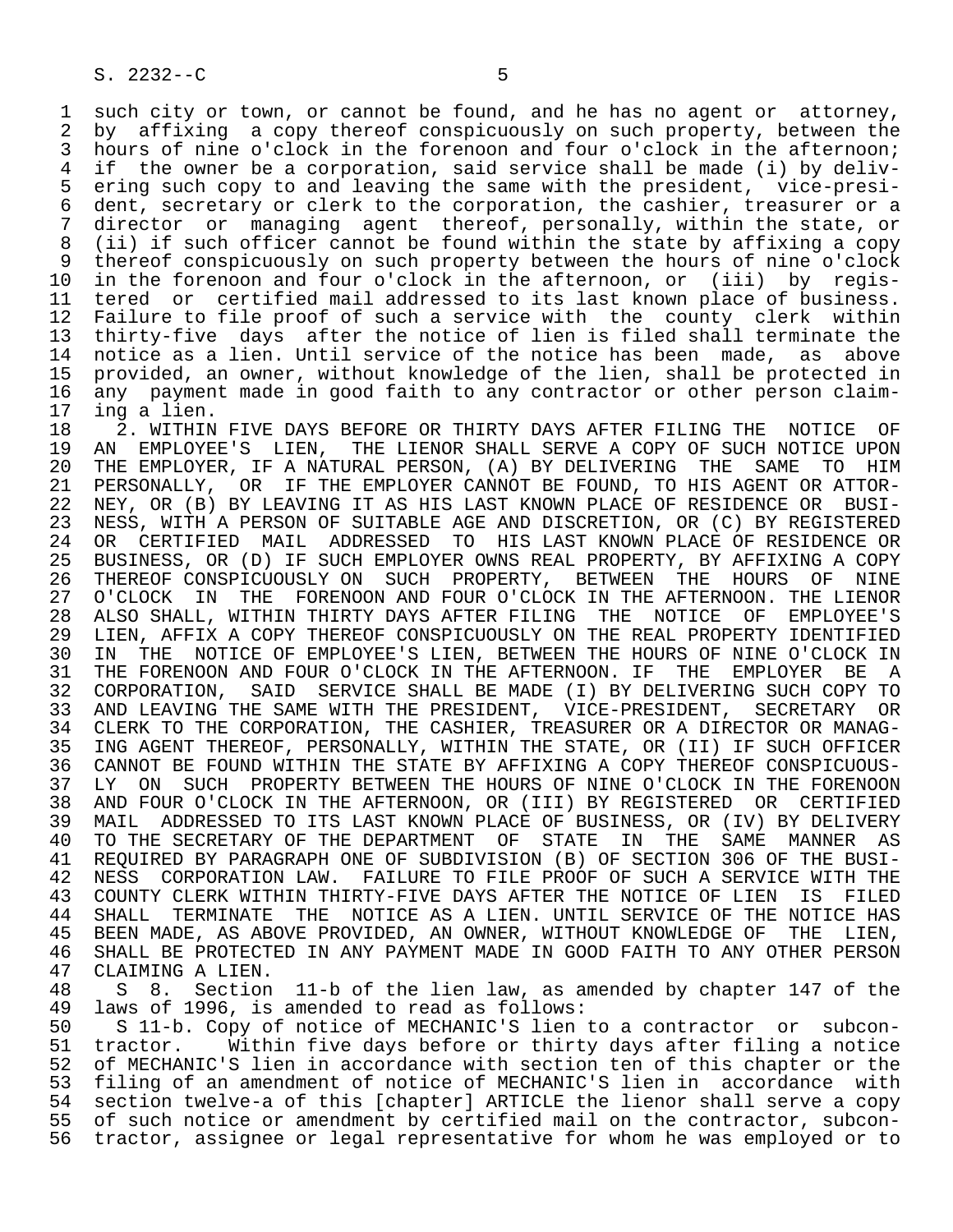1 whom he furnished materials or if the lienor is a contractor or subcon-<br>2 tractor to the person, firm or corporation with whom the contract was 2 tractor to the person, firm or corporation with whom the contract was<br>3 made. A lienor having a direct contractual relationship with a subcon-3 made. A lienor having a direct contractual relationship with a subcon-<br>4 tractor or a sub-subcontractor but not with a contractor shall also 4 tractor or a sub-subcontractor but not with a contractor shall also<br>5 serve a copy of such notice or amendment by certified mail to the 5 serve a copy of such notice or amendment by certified mail to the 6 contractor. Failure to file proof of such a service with the county 7 clerk within thirty-five days after the notice of lien is filed shall<br>8 terminate the notice as a lien. Any lienor, or a person acting on behalf 8 terminate the notice as a lien. Any lienor, or a person acting on behalf<br>8 of a lienor, who fails to serve a copy of the notice of MECHANIC'S lien 9 of a lienor, who fails to serve a copy of the notice of MECHANIC'S lien<br>10 as required by this section shall be liable for reasonable attorney's 10 as required by this section shall be liable for reasonable attorney's<br>11 fees, costs and expenses, as determined by the court, incurred in 11 fees, costs and expenses, as determined by the court, incurred in<br>12 obtaining such copy.

12 obtaining such copy.<br>13 S 9. Subdivision 1 13 S 9. Subdivision 1 of section 12-a of the lien law, as amended by<br>14 chapter 1048 of the laws of 1971, is amended to read as follows: 14 chapter 1048 of the laws of 1971, is amended to read as follows:<br>15 1. Within sixty days after the original filing, a lienor may a

 15 1. Within sixty days after the original filing, a lienor may amend his 16 lien upon twenty days notice to existing lienors, mortgagees and the 17 owner, provided that no action or proceeding to enforce or cancel the<br>18 mechanics' lien OR EMPLOYEE'S LIEN has been brought in the interim, 18 mechanics' lien OR EMPLOYEE'S LIEN has been brought in the interim,<br>19 where the purpose of the amendment is to reduce the amount of the lien, 19 where the purpose of the amendment is to reduce the amount of the lien,<br>20 except the question of wilful exaggeration shall survive such amendment. 20 except the question of wilful exaggeration shall survive such amendment.<br>21 S 10. Subdivision 1 of section 13 of the lien law, as amended by chap-21 S 10. Subdivision 1 of section 13 of the lien law, as amended by chap-<br>22 ter 878 of the laws of 1947, is amended to read as follows:

22 ter 878 of the laws of 1947, is amended to read as follows:<br>23 (1) [A] AN EMPLOYEE'S LIEN, OR A lien for materials furni 23 (1) [A] AN EMPLOYEE'S LIEN, OR A lien for materials furnished or labor 24 performed in the improvement of real property, shall have priority over<br>25 a convevance, mortgage, judgment or other claim against such property a conveyance, mortgage, judgment or other claim against such property 26 not recorded, docketed or filed at the time of the filing of the notice<br>27 of such lien, except as hereinafter in this chapter provided; over 27 of such lien, except as hereinafter in this chapter provided; over 28 advances made upon any mortgage or other encumbrance thereon after such 29 filing, except as hereinafter in this article provided; and over the<br>20 claim of a creditor who has not furnished materials or performed labor 30 claim of a creditor who has not furnished materials or performed labor<br>31 upon such property, if such property has been assigned by the owner by a 31 upon such property, if such property has been assigned by the owner by a<br>32 general assignment for the benefit of creditors, within thirty days 32 general assignment for the benefit of creditors, within thirty days<br>33 before the filing of either of such notices; and also over an attachment 33 before the filing of either of such notices; and also over an attachment<br>34 hereafter issued or a money judgment hereafter recovered upon a claim, 34 hereafter issued or a money judgment hereafter recovered upon a claim,<br>35 which, in whole or in part, was not for materials furnished, labor 35 which, in whole or in part, was not for materials furnished, labor<br>36 performed or moneys advanced for the improvement of such real property; performed or moneys advanced for the improvement of such real property; 37 and over any claim or lien acquired in any proceedings upon such judg- 38 ment. Such liens shall also have priority over advances made upon a 39 contract by an owner for an improvement of real property which contains<br>40 an option to the contractor, his successor or assigns to purchase the 40 an option to the contractor, his successor or assigns to purchase the<br>41 property, if such advances were made after the time when the labor began 41 property, if such advances were made after the time when the labor began<br>42 or the first item of material was furnished, as stated in the notice of 42 or the first item of material was furnished, as stated in the notice of 43 lien. If several buildings are demolished, erected, altered or repaired, 43 lien. If several buildings are demolished, erected, altered or repaired,<br>44 or several pieces or parcels of real property are improved, under one 44 or several pieces or parcels of real property are improved, under one<br>45 contract, and there are conflicting liens thereon, each lienor shall 45 contract, and there are conflicting liens thereon, each lienor shall After the priority upon the particular part of the real property or upon the<br>47 particular building or premises where his labor is performed or his 47 particular building or premises where his labor is performed or his<br>48 materials are used. Persons shall have no priority on account of the 48 materials are used. Persons shall have no priority on account of the<br>49 time of filing their respective notices of liens, but all liens shall be 49 time of filing their respective notices of liens, but all liens shall be<br>50 on a parity except as hereinafter in section fifty-six of this chapter 50 on a parity except as hereinafter in section fifty-six of this chapter<br>51 provided; and except that in all cases laborers for daily or weekly 51 provided; and except that in all cases laborers for daily or weekly<br>52 waqes WITH A MECHANIC'S LIEN, AND EMPLOYEES WITH AN EMPLOYEE'S LIEN, 52 wages WITH A MECHANIC'S LIEN, AND EMPLOYEES WITH AN EMPLOYEE'S LIEN,<br>53 shall have preference over all other claimants under this article. 53 shall have preference over all other claimants under this article.<br>54 S 11. Section 17 of the lien law, as amended by chapter 324 54 S 11. Section 17 of the lien law, as amended by chapter 324 of the<br>55 laws of 2000, is amended to read as follows: laws of 2000, is amended to read as follows: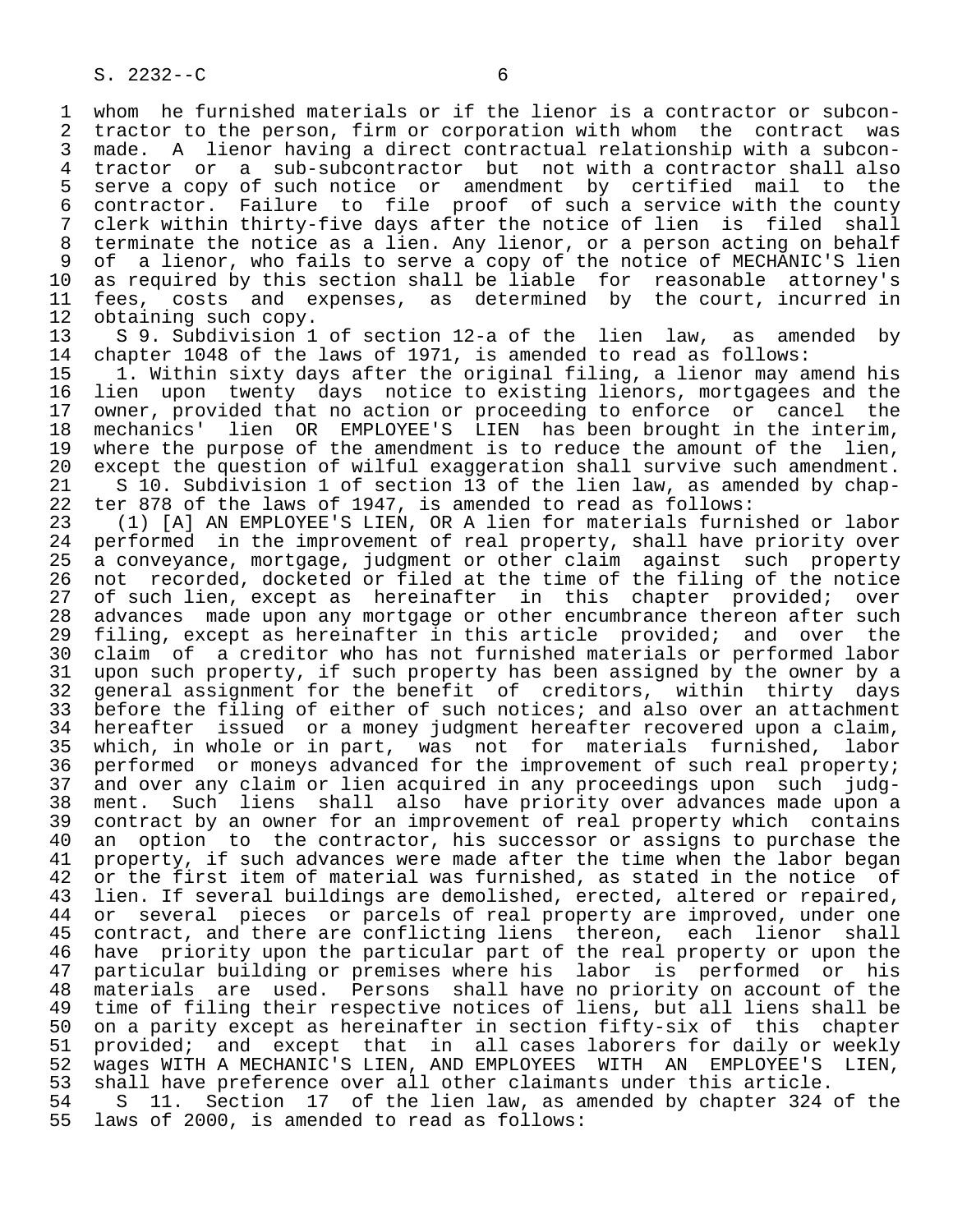1 S 17. Duration of lien. 1. (A) No MECHANIC'S lien specified in this<br>2 article shall be a lien for a longer period than one year after the 2 article shall be a lien for a longer-period than one year after the<br>3 notice of lien has been filed, unless within that time an action is 3 notice of lien has been filed, unless within that time an action is<br>4 commenced to foreclose the lien, and a notice of the pendency of such 4 commenced to foreclose the lien, and a notice of the pendency of such<br>5 action, whether in a court of record or in a court not of record, is 5 action, whether in a court of record or in a court not of record, is<br>6 filed with the county clerk of the county in which the notice of lien is 6 filed with the county clerk of the county in which the notice of lien is<br>7 filed, containing the names of the parties to the action, the object of 7 filed, containing the names of the parties to the action, the object of 7 filed, containing the names of the real property affected thereby. 8 the action, a brief description of the real property affected thereby,<br>9 and the time of filing the notice of lien; or unless an extension to 9 and the time of filing the notice of lien; or unless an extension to<br>10 such lien, except for a lien on real property improved or to be improved 10 such lien, except for a lien on real property improved or to be improved<br>11 with a single family dwelling, is filed with the county clerk of the 11 with a single family dwelling, is filed with the county clerk of the<br>12 county in which the notice of lien is filed within one year from the 12 county in which the notice of lien is filed within one year from the<br>13 filing of the original notice of lien, continuing such lien and such 13 filing of the original notice of lien, continuing such lien and such<br>14 lien shall be redocketed as of the date of filing such extension. Such lien shall be redocketed as of the date of filing such extension. Such 15 extension shall contain the names of the lienor and the owner of the<br>16 real property against whose interest therein such lien is claimed, a 16 real property against whose interest therein such lien is claimed, a<br>17 brief description of the real property affected by such lien, the amount 17 brief description of the real property affected by such lien, the amount<br>18 of such lien, and the date of filing the notice of lien. No lien shall 18 of such lien, and the date of filing the notice of lien. No lien shall<br>19 be continued by such extension for more than one year from the filing 19 be continued by such extension for more than one year from the filing<br>20 thereof. In the event an action is not commenced to foreclose the lien 20 thereof. In the event an action is not commenced to foreclose the lien<br>21 within such extended period, such lien shall be extinguished unless an 21 within such extended period, such lien shall be extinguished unless an<br>22 order be granted by a court of record or a judge or justice thereof, 22 order be granted by a court of record or a judge or justice thereof,<br>23 continuing such lien, and such lien shall be redocketed as of the date 23 continuing such lien, and such lien shall be redocketed as of the date<br>24 of granting such order and a statement made that such lien is continued 24 of granting such order and a statement made that such lien is continued<br>25 by virtue of such order. A lien on real property improved or to be by virtue of such order. A lien on real property improved or to be 26 improved with a single family dwelling may only be extended by an order 27 of a court of record, or a judge or justice thereof. No lien shall be<br>28 continued by court order for more than one year from the granting there-28 continued by court order for more than one year from the granting there-<br>29 of, but a new order and entry may be made in each of two successive 29 of, but a new order and entry may be made in each of two successive<br>30 years. If a lienor is made a party defendant in an action to enforce 30 years. If a lienor is made a party defendant in an action to enforce<br>31 another lien, and the plaintiff or such defendant has filed a notice of 31 another lien, and the plaintiff or such defendant has filed a notice of<br>32 the pendency of the action within the time prescribed in this section, 32 the pendency of the action within the time prescribed in this section,<br>33 the lien of such defendant is thereby continued. Such action shall be 33 the lien of such defendant is thereby continued. Such action shall be<br>34 deemed an action to enforce the lien of such defendant lienor. The fail-34 deemed an action to enforce the lien of such defendant lienor. The fail-<br>35 ure to file a notice of pendency of action shall not abate the action as 35 ure to file a notice of pendency of action shall not abate the action as<br>36 to any person liable for the payment of the debt specified in the notice to any person liable for the payment of the debt specified in the notice 37 of lien, and the action may be prosecuted to judgment against such<br>38 person. The provisions of this section in regard to continuing liens 38 person. The provisions of this section in regard to continuing liens<br>39 shall apply to liens discharged by deposit or by order on the filing of 39 shall apply to liens discharged by deposit or by order on the filing of<br>40 an undertaking. Where a lien is discharged by deposit or by order, a 40 an undertaking. Where a lien is discharged by deposit or by order, a<br>41 notice of pendency of action shall not be filed.

41 notice of pendency of action shall not be filed.<br>42 (B) A lien, the duration of which has been ext 42 (B) A lien, the duration of which has been extended by the filing of a<br>43 notice of the pendency of an action as above provided, shall neverthe-43 notice of the pendency of an action as above provided, shall neverthe-<br>44 less terminate as a lien after such notice has been canceled as provided 44 less terminate as a lien after such notice has been canceled as provided<br>45 in section sixty-five hundred fourteen of the civil practice law and in section sixty-five hundred fourteen of the civil practice law and 46 rules or has ceased to be effective as constructive notice as provided<br>47 in section sixty-five hundred thirteen of the civil practice law and 47 in section sixty-five hundred thirteen of the civil practice law and 48 rules.<br>49 2. (

49 2. (A) NO EMPLOYEE'S LIEN ON REAL PROPERTY SHALL BE A LIEN FOR A LONG-<br>50 ER PERIOD THAN ONE YEAR AFTER THE NOTICE OF LIEN HAS BEEN FILED. UNLESS 50 ER PERIOD THAN ONE YEAR AFTER THE NOTICE OF LIEN HAS BEEN FILED, UNLESS<br>51 AN EXTENSION TO SUCH LIEN IS FILED WITH THE COUNTY CLERK OF THE COUNTY 51 AN EXTENSION TO SUCH LIEN IS FILED WITH THE COUNTY CLERK OF THE COUNTY<br>52 IN WHICH THE NOTICE OF LIEN IS FILED WITHIN ONE YEAR FROM THE FILING OF 52 IN WHICH THE NOTICE OF LIEN IS FILED WITHIN ONE YEAR FROM THE FILING OF<br>53 THE ORIGINAL NOTICE OF LIEN, CONTINUING SUCH LIEN AND SUCH LIEN SHALL BE 53 THE ORIGINAL NOTICE OF LIEN, CONTINUING SUCH LIEN AND SUCH LIEN SHALL BE<br>54 REDOCKETED AS OF THE DATE OF FILING SUCH EXTENSION. SUCH EXTENSION SHALL 54 REDOCKETED AS OF THE DATE OF FILING SUCH EXTENSION. SUCH EXTENSION SHALL<br>55 CONTAIN THE NAMES OF THE LIENOR AND THE OWNER OF THE REAL PROPERTY 55 CONTAIN THE NAMES OF THE LIENOR AND THE OWNER OF THE REAL PROPERTY<br>56 AGAINST WHOSE INTEREST THEREIN SUCH LIEN IS CLAIMED, A BRIEF DESCRIPTION 56 AGAINST WHOSE INTEREST THEREIN SUCH LIEN IS CLAIMED, A BRIEF DESCRIPTION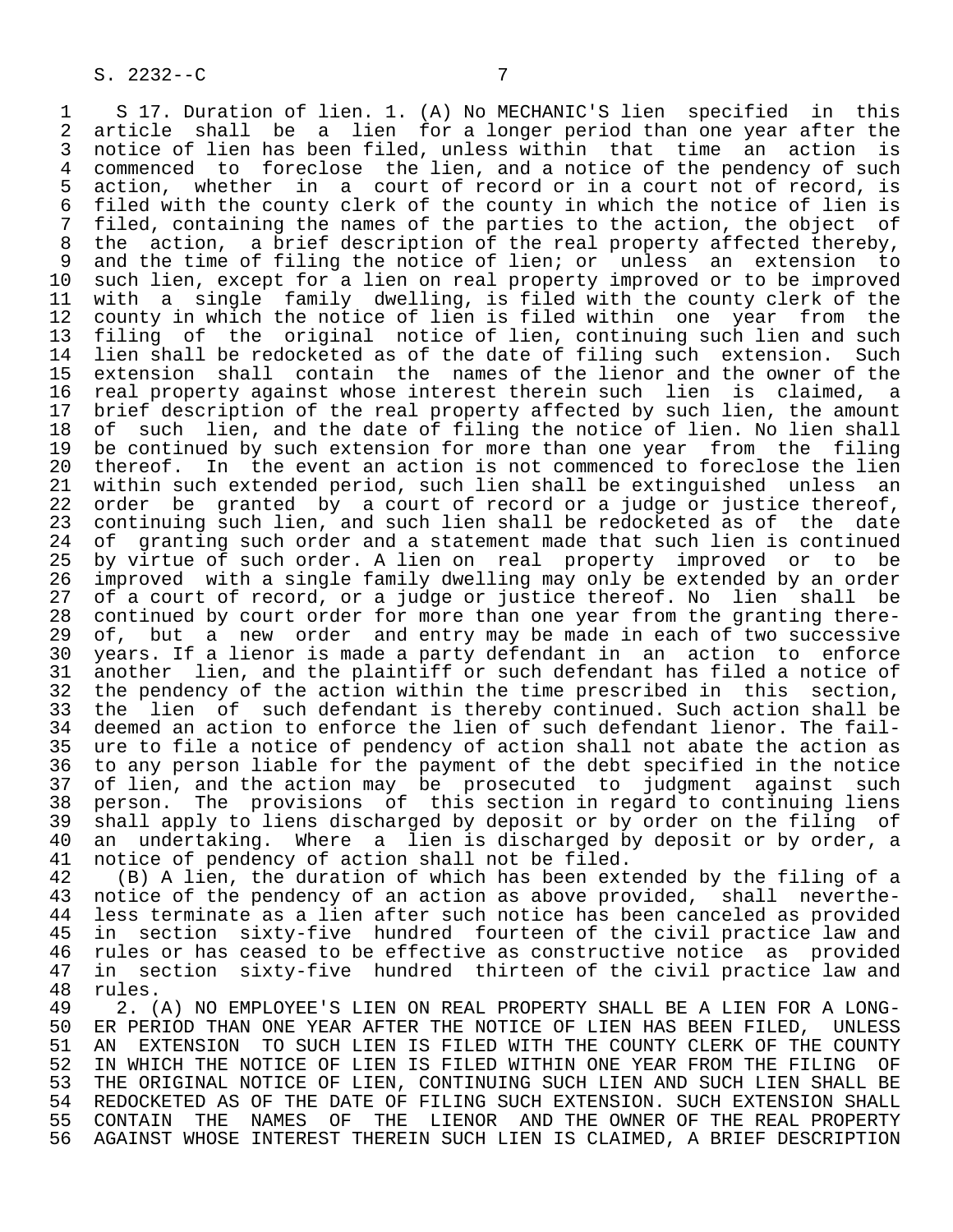1 OF THE PROPERTY AFFECTED BY SUCH LIEN, THE AMOUNT OF SUCH LIEN, AND THE 2 DATE OF FILING THE NOTICE OF LIEN. NO LIEN SHALL BE CONTINUED BY SUCH 2 DATE OF FILING THE NOTICE OF LIEN. NO LIEN SHALL BE CONTINUED BY SUCH<br>3 EXTENSION FOR MORE THAN ONE YEAR FROM THE FILING THEREOF. IN THE EVENT EXTENSION FOR MORE THAN ONE YEAR FROM THE FILING THEREOF. IN THE EVENT 4 AN ACTION IS NOT COMMENCED TO OBTAIN JUDGMENT ON THE WAGE CLAIM OR TO<br>5 FORECLOSE THE LIEN WITHIN SUCH EXTENDED PERIOD, SUCH LIEN SHALL BE 5 FORECLOSE THE LIEN WITHIN SUCH EXTENDED PERIOD, SUCH LIEN SHALL BE<br>6 EXTINGUISHED UNLESS AN ORDER BE GRANTED BY A COURT OF RECORD OR A JUDGE 6 EXTINGUISHED UNLESS AN ORDER BE GRANTED BY A COURT OF RECORD OR A JUDGE 7 OR JUDGE 7 OR JUSTICE THEREOF, CONTINUING SUCH LIEN, AND SUCH LIEN SHALL BE REDOCK-<br>8 ETED AS OF THE DATE OF GRANTING SUCH ORDER AND A STATEMENT MADE. THAT 8 ETED AS OF THE DATE OF GRANTING SUCH ORDER AND A STATEMENT MADE THAT 9 SUCH LIEN IS CONTINUED BY VIRTUE OF SUCH ORDER. 9 SUCH LIEN IS CONTINUED BY VIRTUE OF SUCH ORDER.<br>10 (B) NO EMPLOYEE'S LIEN ON PERSONAL PROPEI

 10 (B) NO EMPLOYEE'S LIEN ON PERSONAL PROPERTY SHALL BE A LIEN FOR A 11 LONGER PERIOD THAN ONE YEAR AFTER THE FINANCING STATEMENT HAS BEEN<br>12 RECORDED, UNLESS AN EXTENSION TO SUCH LIEN, IS FILED WITH THE FILING 12 RECORDED, UNLESS AN EXTENSION TO SUCH LIEN, IS FILED WITH THE FILING<br>13 OFFICE IN WHICH THE FINANCING STATEMENT IS REOUIRED TO BE FILED PURSUANT 13 OFFICE IN WHICH THE FINANCING STATEMENT IS REQUIRED TO BE FILED PURSUANT<br>14 TO SECTION 9-501 OF THE UNIFORM COMMERCIAL CODE WITHIN ONE YEAR FROM THE 14 TO SECTION 9-501 OF THE UNIFORM COMMERCIAL CODE WITHIN ONE YEAR FROM THE 15 FILING OF THE ORIGINAL FINANCING STATEMENT, CONTINUING SUCH LIEN. SUCH 16 EXTENSION SHALL CONTAIN THE NAMES OF THE LIENOR AND THE OWNER OF THE 17 PROPERTY AGAINST WHOSE INTEREST THEREIN SUCH LIEN IS CLAIMED. A BRIEF 17 PROPERTY AGAINST WHOSE INTEREST THEREIN SUCH LIEN IS CLAIMED, A BRIEF 18 DESCRIPTION OF THE PRIOR FINANCING STATEMENT TO BE EXTENDED, AND THE 19 DATE OF FILING THE PRIOR FINANCING STATEMENT. NO LIEN SHALL BE CONTIN- 20 UED BY SUCH EXTENSION FOR MORE THAN ONE YEAR FROM THE FILING THEREOF. IN<br>21 THE EVENT AN ACTION IS NOT COMMENCED TO OBTAIN JUDGMENT ON THE WAGE THE EVENT AN ACTION IS NOT COMMENCED TO OBTAIN JUDGMENT ON THE WAGE 22 CLAIM OR TO FORECLOSE THE LIEN WITHIN SUCH EXTENDED PERIOD, SUCH LIEN 23 SHALL BE EXTINGUISHED UNLESS AN ORDER BE GRANTED BY A COURT OF RECORD OR<br>24 A JUDGE OR JUSTICE THEREOF, CONTINUING SUCH LIEN, AND SUCH LIEN SHALL BE 24 A JUDGE OR JUSTICE THEREOF, CONTINUING SUCH LIEN, AND SUCH LIEN SHALL BE<br>25 REFILED AS OF THE DATE OF GRANTING SUCH ORDER AND A STATEMENT MADE THAT REFILED AS OF THE DATE OF GRANTING SUCH ORDER AND A STATEMENT MADE THAT 26 SUCH LIEN IS CONTINUED BY VIRTUE OF SUCH ORDER.<br>27 (C) IF A LIENOR IS MADE A PARTY DEFENDANT IN

27 (C) IF A LIENOR IS MADE A PARTY DEFENDANT IN AN ACTION TO ENFORCE<br>28 ANOTHER LIEN, AND THE PLAINTIFF OR SUCH DEFENDANT HAS FILED A NOTICE OF 28 ANOTHER LIEN, AND THE PLAINTIFF OR SUCH DEFENDANT HAS FILED A NOTICE OF<br>29 THE PENDENCY OF THE ACTION WITHIN THE TIME PRESCRIBED IN THIS SECTION, 29 THE PENDENCY OF THE ACTION WITHIN THE TIME PRESCRIBED IN THIS SECTION,<br>30 THE LIEN OF SUCH DEFENDANT IS THEREBY CONTINUED. SUCH ACTION SHALL BE 30 THE LIEN OF SUCH DEFENDANT IS THEREBY CONTINUED. SUCH ACTION SHALL BE<br>31 DEEMED AN ACTION TO ENFORCE THE LIEN OF SUCH DEFENDANT LIENOR. THE FAIL-31 DEEMED AN ACTION TO ENFORCE THE LIEN OF SUCH DEFENDANT LIENOR. THE FAIL-<br>32 URE TO FILE A NOTICE OF PENDENCY OF ACTION SHALL NOT ABATE THE ACTION AS 32 URE TO FILE A NOTICE OF PENDENCY OF ACTION SHALL NOT ABATE THE ACTION AS<br>33 TO ANY PERSON LIABLE FOR THE PAYMENT OF THE DEBT SPECIFIED IN THE NOTICE 33 TO ANY PERSON LIABLE FOR THE PAYMENT OF THE DEBT SPECIFIED IN THE NOTICE 34 OF LIEN, AND THE ACTION MAY BE PROSECUTED TO JUDGMENT AGAINST SUCH<br>35 PERSON. THE PROVISIONS OF THIS SECTION IN REGARD TO CONTINUING LIENS 35 PERSON. THE PROVISIONS OF THIS SECTION IN REGARD TO CONTINUING LIENS<br>36 SHALL APPLY TO LIENS DISCHARGED BY DEPOSIT OR BY ORDER ON THE FILING OF 36 SHALL APPLY TO LIENS DISCHARGED BY DEPOSIT OR BY ORDER ON THE FILING OF<br>37 AN UNDERTAKING. WHERE A LIEN IS DISCHARGED BY DEPOSIT OR BY ORDER, A 37 AN UNDERTAKING. WHERE A LIEN IS DISCHARGED BY DEPOSIT OR BY ORDER, A<br>38 NOTICE OF PENDENCY OF ACTION SHALL NOT BE FILED. 38 NOTICE OF PENDENCY OF ACTION SHALL NOT BE FILED.<br>39 (D) NOTWITHSTANDING THE FOREGOING, IF A LIENOR

39 (D) NOTWITHSTANDING THE FOREGOING, IF A LIENOR COMMENCES A FORECLOSURE<br>40 ACTION OR AN ACTION TO OBTAIN A JUDGMENT ON THE WAGE CLAIM WITHIN ONE 40 ACTION OR AN ACTION TO OBTAIN A JUDGMENT ON THE WAGE CLAIM WITHIN ONE 41 YEAR FROM THE FILING OF THE NOTICE OF LIEN ON REAL PROPERTY OR THE 41 YEAR FROM THE FILING OF THE NOTICE OF LIEN ON REAL PROPERTY OR THE FINANCING OF THE TORDERTY. 42 RECORDING OF THE FINANCING STATEMENT CREATING LIEN ON PERSONAL PROPERTY,<br>43 THE LIEN SHALL BE EXTENDED DURING THE PENDENCY OF THE ACTION AND FOR ONE THE LIEN SHALL BE EXTENDED DURING THE PENDENCY OF THE ACTION AND FOR ONE 44 HUNDRED TWENTY DAYS FOLLOWING THE ENTRY OF FINAL JUDGMENT IN SUCH 45 ACTION, UNLESS THE ACTION RESULTS IN A FINAL JUDGMENT OR ADMINISTRATIVE 46 ORDER IN THE LIENOR'S FAVOR ON THE WAGE CLAIMS AND THE LIENOR COMMENCES<br>47 A FORECLOSURE ACTION, IN WHICH INSTANCE THE LIEN SHALL BE VALID DURING 47 A FORECLOSURE ACTION, IN WHICH INSTANCE THE LIEN SHALL BE VALID DURING<br>48 THE PENDENCY OF THE FORECLOSURE ACTION. IF A LIEN IS EXTENDED DUE TO THE 48 THE PENDENCY OF THE FORECLOSURE ACTION. IF A LIEN IS EXTENDED DUE TO THE 49 PENDENCY OF A FORECLOSURE ACTION OR AN ACTION TO OBTAIN A JUDGMENT ON 49 PENDENCY OF A FORECLOSURE ACTION OR AN ACTION TO OBTAIN A JUDGMENT ON 49 PENDENCY AND 50 THE WAGE CLAIM, THE LIENOR SHALL FILE A NOTICE OF SUCH PENDENCY AND<br>51 EXTENSION WITH THE COUNTY CLERK OF THE COUNTY IN WHICH THE NOTICE OF 51 EXTENSION WITH THE COUNTY CLERK OF THE COUNTY IN WHICH THE NOTICE OF 52 LIEN IS FILED, CONTAINING THE NAMES OF THE PARTIES TO THE ACTION, THE<br>53 OBJECT OF THE ACTION, A BRIEF DESCRIPTION OF THE PROPERTY AFFECTED 53 OBJECT OF THE ACTION, A BRIEF DESCRIPTION OF THE PROPERTY AFFECTED<br>54 THEREBY, AND THE TIME OF FILING THE NOTICE OF LIEN, OR IN THE CASE OF A THEREBY, AND THE TIME OF FILING THE NOTICE OF LIEN, OR IN THE CASE OF A 55 LIEN ON PERSONAL PROPERTY SHALL FILE SUCH NOTICE WITH THE OFFICE AUTHOR-<br>56 IZED TO ACCEPT FINANCING STATEMENTS PURSUANT TO SECTION 9-501 OF THE 56 IZED TO ACCEPT FINANCING STATEMENTS PURSUANT TO SECTION 9-501 OF THE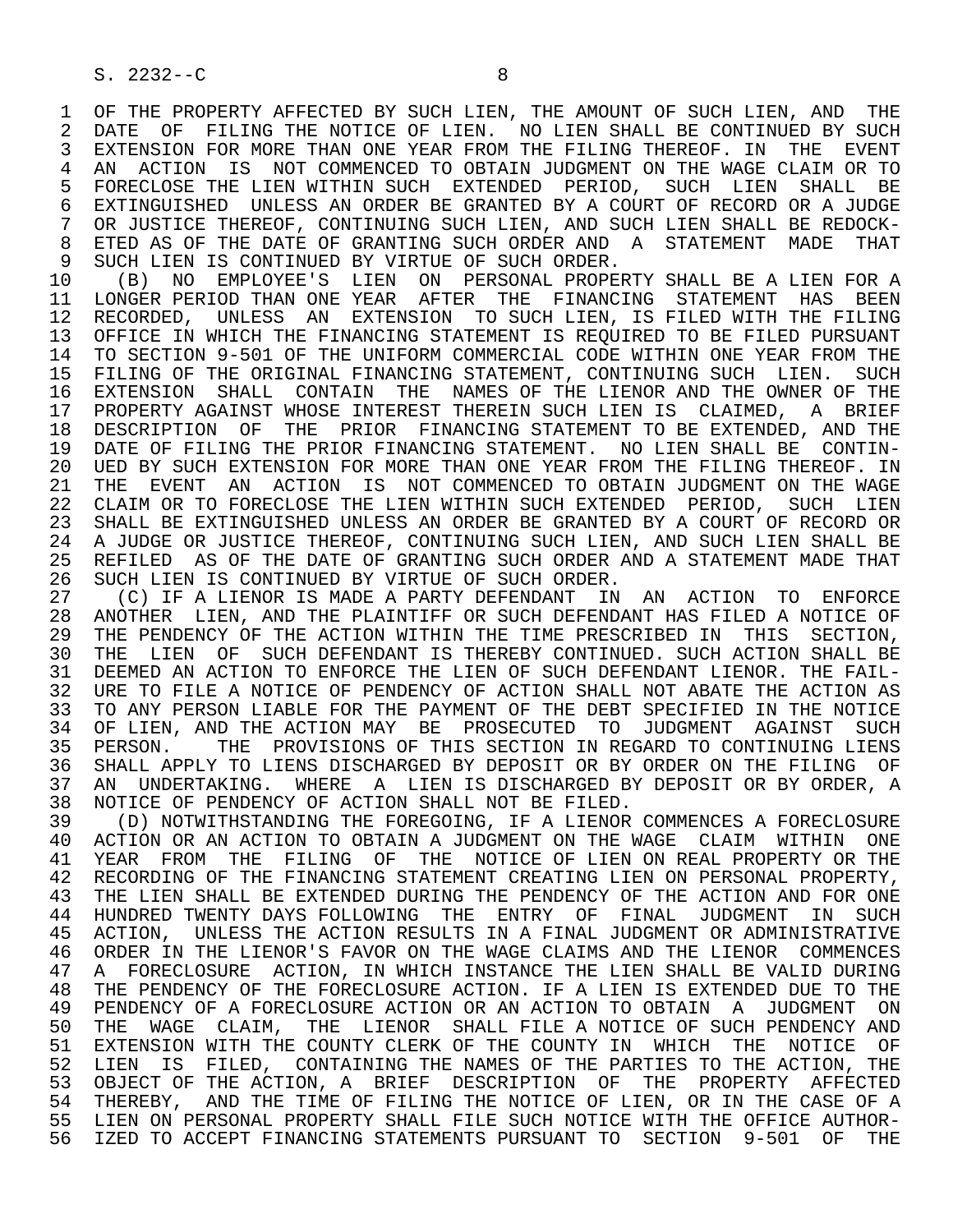1 UNIFORM COMMERCIAL CODE. FOR PURPOSES OF THIS SECTION, AN ACTION TO<br>2 OBTAIN JUDGMENT ON A WAGE CLAIM INCLUDES AN ACTION BROUGHT IN ANY COURT 2 OBTAIN JUDGMENT ON A WAGE CLAIM INCLUDES AN ACTION BROUGHT IN ANY COURT<br>3 OF COMPETENT JURISDICTION OR THE SUBMISSION OF A COMPLAINT TO THE 3 OF COMPETENT JURISDICTION OR THE SUBMISSION OF A COMPLAINT TO THE 4 DEPARTMENT OF LABOR. AN ACTION ALSO INCLUDES AN INVESTIGATION OF WAGE<br>5 CLAIMS BY THE COMMISSIONER OF LABOR OR THE ATTORNEY GENERAL OF THE STATE 5 CLAIMS BY THE COMMISSIONER OF LABOR OR THE ATTORNEY GENERAL OF THE STATE<br>6 OF NEW YORK, REGARDLESS OF WHETHER SUCH INVESTIGATION WAS INITIATED BY A 6 OF NEW YORK, REGARDLESS OF WHETHER SUCH INVESTIGATION WAS INITIATED BY A COMPLAINT. 7 COMPLAINT.<br>8 (E) A LT

8 (E) A LIEN, THE DURATION OF WHICH HAS BEEN EXTENDED BY THE FILING OF A<br>9 NOTICE OF THE PENDENCY OF AN ACTION AS ABOVE PROVIDED. SHALL NEVERTHE- 9 NOTICE OF THE PENDENCY OF AN ACTION AS ABOVE PROVIDED, SHALL NEVERTHE- 10 LESS TERMINATE AS A LIEN AFTER SUCH NOTICE HAS BEEN CANCELED AS PROVIDED<br>11 IN SECTION SIXTY-FIVE HUNDRED FOURTEEN OF THE CIVIL PRACTICE LAW AND 11 IN SECTION SIXTY-FIVE HUNDRED FOURTEEN OF THE CIVIL PRACTICE LAW AND<br>12 RULES OR HAS CEASED TO BE EFFECTIVE AS CONSTRUCTIVE NOTICE AS PROVIDED 12 RULES OR HAS CEASED TO BE EFFECTIVE AS CONSTRUCTIVE NOTICE AS PROVIDED<br>13 IN SECTION SIXTY-FIVE HUNDRED THIRTEEN OF THE CIVIL PRACTICE LAW AND 13 IN SECTION SIXTY-FIVE HUNDRED THIRTEEN OF THE CIVIL PRACTICE LAW AND 14 RULES.

14 RULES.<br>15 S 12 15 S 12. Subdivisions 2 and 4 of section 19 of the lien law, subdivision<br>16 2 as amended by chapter 310 of the laws of 1962, and subdivision 4 as 16 2 as amended by chapter 310 of the laws of 1962, and subdivision 4 as<br>17 added by chapter 582 of the laws of 2002, paragraph (a) of subdivision 4 17 added by chapter 582 of the laws of 2002, paragraph (a) of subdivision 4<br>18 as further amended by section 104 of part A of chapter 62 of the laws of 18 as further amended by section 104 of part A of chapter 62 of the laws of 19 2011, are amended to read as follows: 19 2011, are amended to read as follows:<br>20 (2) By failure to begin an action t

20 (2) By failure to begin an action to foreclose such lien or to secure<br>21 an order continuing it, within one year from the time of filing the 21 an order continuing it, within one year from the time of filing the<br>22 notice of lien, unless (I) an action be begun within the same period to 22 notice of lien, unless (I) an action be begun within the same period to<br>23 foreclose a mortgage or another mechanic's lien upon the same property 23 foreclose a mortgage or another mechanic's lien upon the same property<br>24 or anv part thereof and a notice of pendency of such action is filed 24 or any part thereof and a notice of pendency of such action is filed<br>25 according to law, OR (II) AN ACTION IS COMMENCED TO OBTAIN A JUDGMENT ON according to law, OR (II) AN ACTION IS COMMENCED TO OBTAIN A JUDGMENT ON 26 A WAGE CLAIM PURSUANT TO SUBDIVISION TWO OF SECTION SEVENTEEN OF THIS<br>27 ARTICLE, but a lien, the duration of which has been extended by the 27 ARTICLE, but a lien, the duration of which has been extended by the 28 filing of a notice of the pendency of an action as herein provided. 28 filing of a notice of the pendency of an action as herein provided,<br>29 shall nevertheless terminate as a lien after such notice has been 29 shall nevertheless terminate as a lien after such notice has been<br>30 cancelled or has ceased to be effective as constructive notice. 30 cancelled or has ceased to be effective as constructive notice.<br>31 (4) Either before or after the beginning of an action by the

 31 (4) Either before or after the beginning of an action by the EMPLOYER, 32 owner or contractor executing a bond or undertaking in an amount equal<br>33 to one hundred ten percent of such lien conditioned for the payment of 33 to one hundred ten percent of such lien conditioned for the payment of<br>34 any judgment which may be rendered against the property OR EMPLOYER for 34 any judgment which may be rendered against the property OR EMPLOYER for<br>35 the enforcement of the lien: 35 the enforcement of the lien:<br>36 a. The execution of any sud

a. The execution of any such bond or undertaking by any fidelity or 37 surety company authorized by the laws of this state to transact busi- 38 ness, shall be sufficient; and where a certificate of qualification has<br>39 been issued by the superintendent of financial services under the 39 been issued by the superintendent of financial services under the<br>40 provisions of section one thousand one hundred eleven of the insurance 40 provisions of section one thousand one hundred eleven of the insurance<br>41 law, and has not been revoked, no justification or notice thereof shall 41 law, and has not been revoked, no justification or notice thereof shall<br>42 be necessary, Any such company may execute any such bond or undertaking 42 be necessary. Any such company may execute any such bond or undertaking<br>43 as surety by the hand of its officers, or attorney, duly authorized 43 as surety by the hand of its officers, or attorney, duly authorized<br>44 thereto by resolution of its board of directors, a certified copy of 44 thereto by resolution of its board of directors, a certified copy of<br>45 which resolution, under the seal of said company, shall be filed with 45 which resolution, under the seal of said company, shall be filed with 46 each bond or undertaking. Any such bond or undertaking shall be filed 47 with the clerk of the county in which the notice of lien is filed, and a<br>48 copy shall be served upon the adverse party. The undertaking is effec- 48 copy shall be served upon the adverse party. The undertaking is effec- 49 tive when so served and filed. If a certificate of qualification issued<br>50 pursuant to subsections (b), (c) and (d) of section one thousand one pursuant to subsections (b), (c) and (d) of section one thousand one 51 hundred eleven of the insurance law is not filed with the undertaking, a 52 party may except, to the sufficiency of a surety and by a written notice<br>53 of exception served upon the adverse party within ten days after 53 of exception served upon the adverse party within ten days after<br>54 receipt, a copy of the undertaking. Exceptions deemed by the court to 54 receipt, a copy of the undertaking. Exceptions deemed by the court to<br>55 have been taken unnecessarily, or for vexation or delay, may, upon 55 have been taken unnecessarily, or for vexation or delay, may, upon<br>56 notice, be set aside, with costs. Where no exception to sureties is notice, be set aside, with costs. Where no exception to sureties is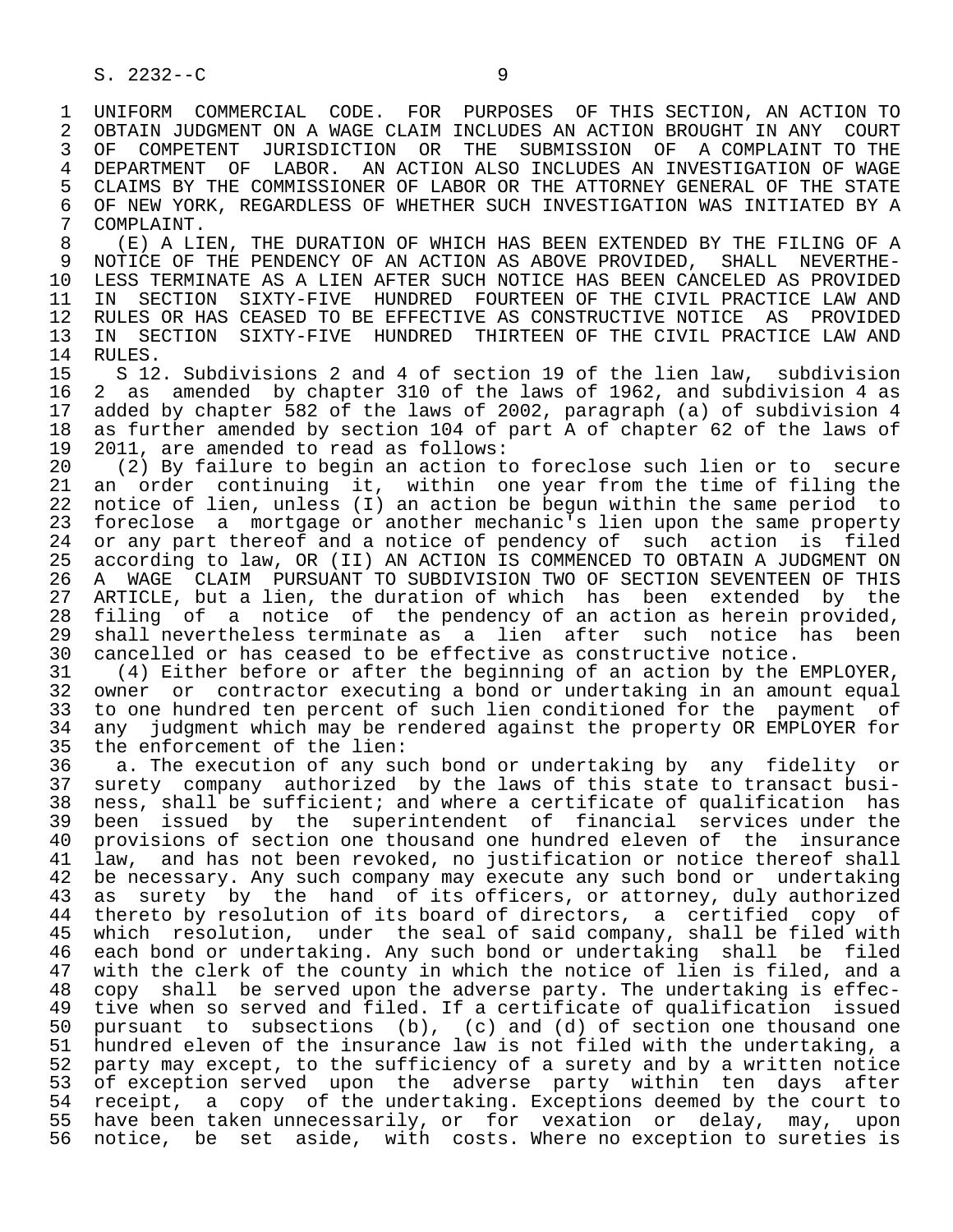1 taken within ten days or where exceptions taken are set aside, the<br>2 undertaking shall be allowed. 2 undertaking shall be allowed.<br>3 b. In the case of bonds or

3 b. In the case of bonds or undertakings not executed pursuant to para-<br>4 graph a of this subdivision, the EMPLOYER, owner or contractor shall 4 graph a of this subdivision, the EMPLOYER, owner or contractor shall<br>5 execute an undertaking with two or more sufficient sureties, who shall 5 execute an undertaking with two or more sufficient sureties, who shall<br>6 be free holders, to the clerk of the county where the premises are situ-6 be free holders, to the clerk of the county where the premises are situ-<br>7 ated. The sureties must together justify in at least double the sum ated. The sureties must together justify in at least double the sum 8 named in the undertaking. A copy of the undertaking, with notice that 9 the sureties will justify before the court, or a judge or justice there-<br>10 of, at the time and place therein mentioned, must be served upon the 10 of, at the time and place therein mentioned, must be served upon the<br>11 lienor or his attorney, not less than five days before such time. Upon 11 lienor or his attorney, not less than five days before such time. Upon<br>12 the approval of the undertaking by the court, judge or justice an order 12 the approval of the undertaking by the court, judge or justice an order 13 shall be made by such court, judge or justice discharging such lien.

 14 c. If the lienor cannot be found, or does not appear by attorney, 15 service under this subsection may be-made-by-leaving a-copy-of-such<br>16 undertaking and notice at the lienor's place of residence, or if a 16 undertaking and notice at the lienor's place of residence, or if a<br>17 corporation at its principal place of business within the state as stat-17 corporation at its principal place of business within the state as stat-<br>18 ed in the notice of lien, with a person of suitable age and discretion 18 ed in the notice of lien, with a person of suitable age and discretion<br>19 therein, or if the house of his abode or its place of business is not 19 therein, or if the house of his abode or its place of business is not<br>20 stated in said notice of lien and is not known, then in such manner as 20 stated in said notice of lien and is not known, then in such manner as<br>21 the court may direct. The premises, if any, described in the notice of 21 the court may direct. The premises, if any, described in the notice of<br>22 lien as the lienor's residence or place of business shall be deemed to 22 lien as the lienor's residence or place of business shall be deemed to<br>23 be his said residence or its place of business for the purposes of said 23 be his said residence or its place of business for the purposes of said<br>24 service at the time thereof, unless it is shown affirmatively that the 24 service at the time thereof, unless it is shown affirmatively that the<br>25 person servicing the papers or directing the service had knowledge to 25 person servicing the papers or directing the service had knowledge to 26 the contrary. Notwithstanding the other provisions of this subdivision<br>27 relating to service of notice, in any case where the mailing address of 27 relating to service of notice, in any case where the mailing address of<br>28 the lienor is outside the state such service may be made by registered 28 the lienor is outside the state such service may be made by registered<br>29 or certified mail, return receipt requested, to such lienor at the mail-29 or certified mail, return receipt requested, to such lienor at the mail-<br>30 ing address contained in the notice of lien. 30 ing address contained in the notice of lien.<br>31 d. Except as otherwise provided in this su

 31 d. Except as otherwise provided in this subdivision, the provisions of 32 article twenty-five of the civil practice law and rules regulating<br>33 undertakings is applicable to a bond or undertaking given for the 33 undertakings is applicable to a bond or undertaking given for the 34 discharge of a lien on account of private improvements OR OF AN EMPLOY- 35 EE'S LIEN.<br>36 S 13.

36 S 13. Section 24 of the lien law, as amended by chapter 515 of the 37 laws of 1929, is amended to read as follows: 37 laws of 1929, is amended to read as follows:

38 S 24. Enforcement of [mechanic's] lien. (1) REAL PROPERTY. The<br>39 [mechanics'] liens ON REAL PROPERTY specified in this article may be 39 [mechanics'] liens ON REAL PROPERTY specified in this article may be 40 enforced against the property specified in the notice of lien and which<br>41 is subject thereto and against any person liable for the debt upon which 41 is subject thereto and against any person liable for the debt upon which<br>42 the lien is founded, as prescribed in article three of this chapter. 42 the lien is founded, as prescribed in article three of this chapter.<br>43 (2) PERSONAL PROPERTY. AN EMPLOYEE'S LIEN ON PERSONAL PROPERTY SP

 43 (2) PERSONAL PROPERTY. AN EMPLOYEE'S LIEN ON PERSONAL PROPERTY SPECI- 44 FIED IN THIS ARTICLE MAY IMMEDIATELY BE ENFORCED AGAINST THE PROPERTY<br>45 THROUGH A FORECLOSURE AS PRESCRIBED IN ARTICLE NINE OF THE UNIFORM THROUGH A FORECLOSURE AS PRESCRIBED IN ARTICLE NINE OF THE UNIFORM 46 COMMERCIAL CODE, OR UPON JUDGMENT OBTAINED BY THE EMPLOYEE, COMMISSIONER 47 OF LABOR OR ATTORNEY GENERAL OF THE STATE OF NEW YORK, MAY BE ENFORCED 48 IN ANY MANNER AVAILABLE TO THE JUDGMENT CREDITOR PURSUANT TO ARTICLE<br>49 NINE OF THE UNIFORM COMMERCIAL CODE OR OTHER APPLICABLE LAWS. 49 NINE OF THE UNIFORM COMMERCIAL CODE OR OTHER APPLICABLE LAWS.<br>50 S 14. Section 26 of the lien law, as amended by chapter 3

50 S 14. Section 26 of the lien law, as amended by chapter 373 of the 51 laws of 1977, is amended to read as follows: 51 laws of 1977, is amended to read as follows:<br>52 S 26. Subordination of liens after agre

52 S 26. Subordination of liens after agreement with owner. In case an<br>53 owner of real property shall execute to one or more persons, or a corpo- 53 owner of real property shall execute to one or more persons, or a corpo- 54 ration, as trustee or trustees, a bond and mortgage or a note and mort-<br>55 gage affecting such property in whole or in part, or an assignment of 55 gage affecting such property in whole or in part, or an assignment of<br>56 the moneys due or to become due under a contract for a building loan in the moneys due or to become due under a contract for a building loan in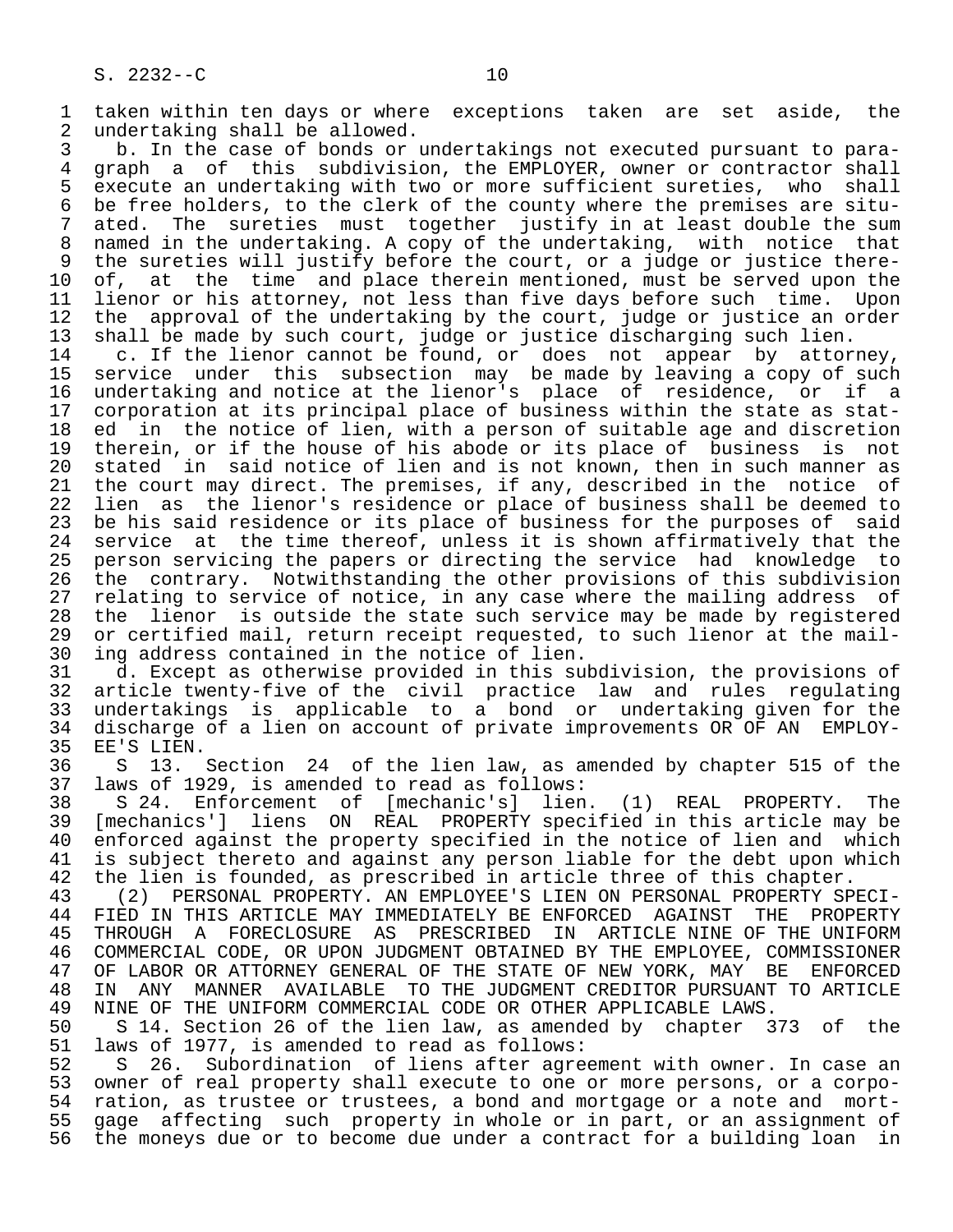1 relation to such property, and in case such mortgage, if any, shall be<br>2 recorded in the office of the register of the county where such real 2 recorded in the office of the register of the county where such real<br>3 property is situated, or if such county has no register then in the 3 property is situated, or if such county has no register then in the<br>4 office of the clerk of such county, and in case such assignment, if any, 4 office of the clerk of such county, and in case such assignment, if any,<br>5 shall be filed in the office of the clerk of the county where such real 5 shall be filed in the office of the clerk of the county where such real<br>6 property is situated; and in case lienors having [mechanics'] liens 6 property is situated; and in case lienors having [mechanics'] liens 7 against said real property, notices of which have been filed up to and<br>8 not later than fifteen days after the recording of such mortgage or the 8 not later than fifteen days after the recording of such mortgage or the<br>8 filing of such assignment, and which liens have not been discharged as 9 filing of such assignment, and which liens have not been discharged as<br>10 in this article provided, shall, to the extent of at least fifty-five 10 in this article provided, shall, to the extent of at least fifty-five<br>11 per centum of the aggregate amount for which such notices of liens have 11 per centum of the aggregate amount for which such notices of liens have<br>12 been so filed, approve such bond and mortgage or such note and mortgage, 12 been so filed, approve such bond and mortgage or such note and mortgage,<br>13 if any, and such assignment, if any, by an instrument or instruments in 13 if any, and such assignment, if any, by an instrument or instruments in<br>14 writing, duly acknowledged and filed in the office of such county clerk, writing, duly acknowledged and filed in the office of such county clerk, 15 then all mechanics' liens for labor performed or material furnished<br>16 prior to the recording of such mortgage or filing of such assignment, 16 prior to the recording of such mortgage or filing of<br>17 whether notices thereof have been theretofore or ar 17 whether notices thereof have been theretofore or are thereafter filed<br>18 and which have not been discharged as in this article provided, shall be 18 and which have not been discharged as in this article provided, shall be<br>19 subordinate to the lien of such trust bond and mortgage or such trust 19 subordinate to the lien of such trust bond and mortgage or such trust<br>20 note and mortgage to the extent of the aggregate amount of all certif-20 note and mortgage to the extent of the aggregate amount of all certif-<br>21 icates of interest therein issued by such trustee or trustees, or their 21 icates of interest therein issued by such trustee or trustees, or their<br>22 successors, for moneys loaned, materials furnished, labor performed and 22 successors, for moneys loaned, materials furnished, labor performed and<br>23 any other indebtedness incurred after said trust mortgage shall have 23 any other indebtedness incurred after said trust mortgage shall have<br>24 been recorded, and for expenses in connection with said trust mortgage, 24 been recorded, and for expenses in connection with said trust mortgage,<br>25 and shall also be subordinate to the lien of the bond and mortgage or and shall also be subordinate to the lien of the bond and mortgage or 26 note and mortgage, given to secure the amount agreed to be advanced<br>27 under such contract for a building loan to the extent of the amount 27 under such contract for a building loan to the extent of the amount<br>28 which shall be advanced by the holder of such bond and mortgage or such 28 which shall be advanced by the holder of such bond and mortgage or such<br>29 note and mortgage to the trustee or trustees, or their successors, under 29 note and mortgage to the trustee or trustees, or their successors, under<br>20 such assignment. The provisions of this section shall apply to all bonds 30 such assignment. The provisions of this section shall apply to all bonds<br>31 and mortgages and notes and mortgages and all assignments of moneys due. 31 and mortgages and notes and mortgages and all assignments of moneys due,<br>32 or to become due under building loan contracts executed by such owner, 32 or to become due under building loan contracts executed by such owner,<br>33 in like manner, and recorded or filed, from time to time as hereinbefore 33 in like manner, and recorded or filed, from time to time as hereinbefore<br>34 provided. In case of an assignment to trustees under the provisions of 34 provided. In case of an assignment to trustees under the provisions of<br>35 this section, the trustees and their successors shall be the agents of 35 this section, the trustees and their successors shall be the agents of<br>36 the assignor to receive and receipt for any and all sums advanced by the the assignor to receive and receipt for any and all sums advanced by the 37 holder of the building loan bond and mortgage or the building loan note 38 and mortgage under the building loan contract and such assignment. No<br>39 lienor shall have any priority over the bond and mortgage or note and 39 lienor shall have any priority over the bond and mortgage or note and<br>40 mortgage given to secure the money agreed to be advanced under a build-40 mortgage given to secure the money agreed to be advanced under a build-<br>41 ing loan contract or over the advances made thereunder, by reason of any 41 ing loan contract or over the advances made thereunder, by reason of any<br>42 act preceding the making and approval of such assignment. 42 act preceding the making and approval of such assignment.<br>43 S 15. Section 38 of the lien law, as amended by cha

43 S 15. Section 38 of the lien law, as amended by chapter 859 of the 44 laws of 1930, is amended to read as follows: 44 laws of 1930, is amended to read as follows:<br>45 S 38. Itemized statement may be required o

45 S 38. Itemized statement may be required of lienor. A lienor who has<br>46 filed a notice of MECHANIC'S lien shall, on demand in writing, deliver 46 filed a notice of MECHANIC'S lien shall, on demand in writing, deliver 47 to the owner or contractor making such demand a statement in writing<br>48 which shall set forth the items of labor and/or material and the value 48 which shall set forth the items of labor and/or material and the value<br>49 thereof which make up the amount for which he claims a lien, and which 49 thereof which make up the amount for which he claims a lien,<br>50 shall also set forth the terms of the contract under which 50 shall also set forth the terms of the contract under which such items<br>51 were furnished. A LIENOR WHO HAS FILED A NOTICE OF EMPLOYEE LIEN SHALL, 51 were furnished. A LIENOR WHO HAS FILED A NOTICE OF EMPLOYEE LIEN SHALL,<br>52 ON DEMAND IN WRITING, DELIVER TO THE EMPLOYER MAKING SUCH DEMAND A 52 ON DEMAND IN WRITING, DELIVER TO THE EMPLOYER MAKING SUCH DEMAND A<br>53 STATEMENT IN WRITING WHICH SHALL SET FORTH THE ITEMS OF THE WAGE CLAIM 53 STATEMENT IN WRITING WHICH SHALL SET FORTH THE ITEMS OF THE WAGE CLAIM<br>54 AND THE VALUE THEREOF WHICH MAKE UP THE AMOUNT FOR WHICH HE CLAIMS A 54 AND THE VALUE THEREOF WHICH MAKE UP THE AMOUNT FOR WHICH HE CLAIMS A<br>55 LIEN. The statement shall be verified by the lienor or his agent in the 55 LIEN. The statement shall be verified by the lienor or his agent in the<br>56 form required for the verification of notices in section nine of this form required for the verification of notices in section nine of this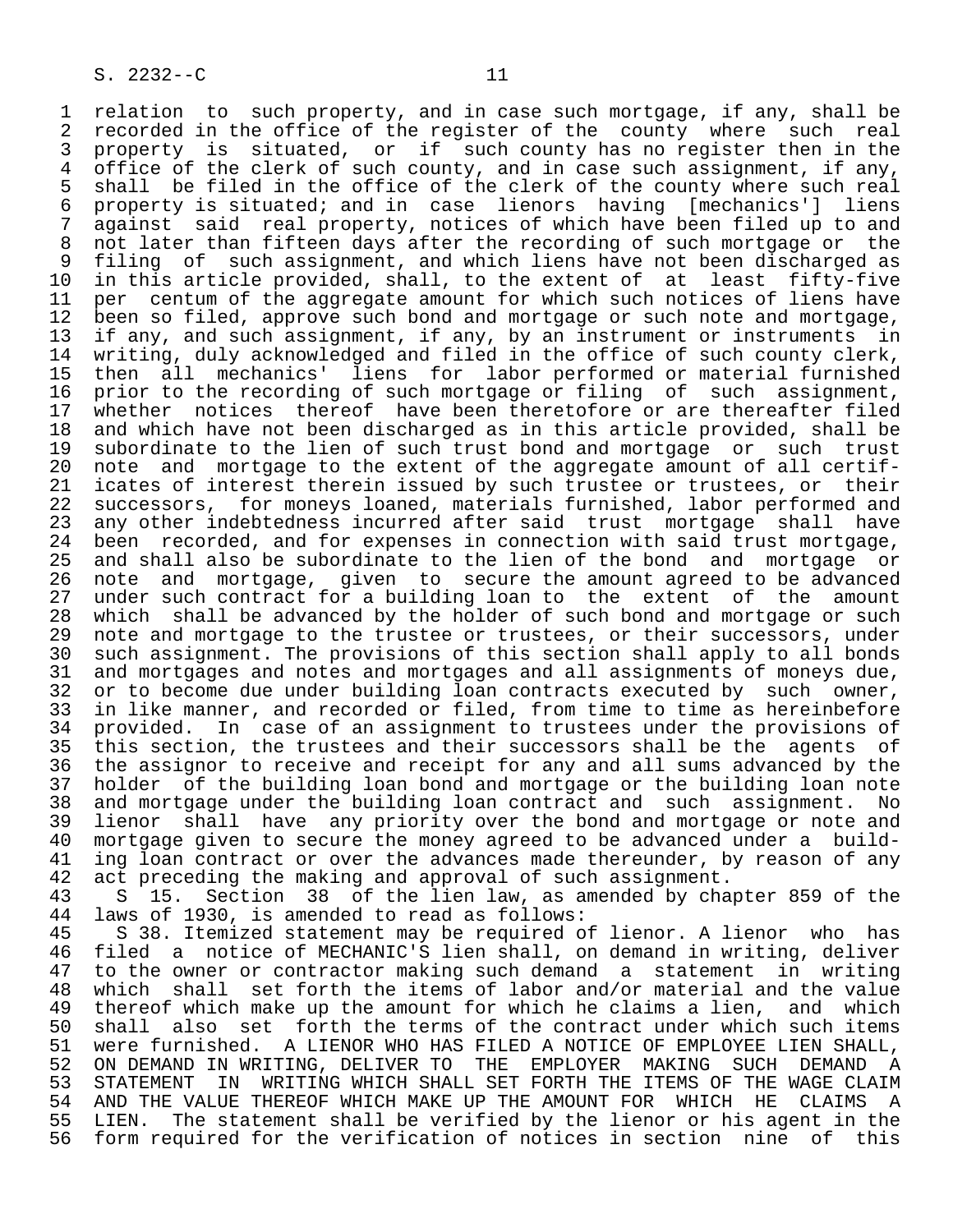1 [chapter] ARTICLE. If the lienor shall fail to comply with such a demand<br>2 within five days after the same shall have been made by the EMPLOYER. 2 within five days after the same shall have been made by the EMPLOYER,<br>3 owner or contractor, or if the lienor delivers an insufficient state-3 owner or contractor, or if the lienor delivers an insufficient state-<br>4 ment, the person aggrieved may petition the supreme court of this state 4 ment, the person aggrieved may petition the supreme court of this state<br>5 or any justice thereof, or the county court of the county where the 5 or any justice thereof, or the county court of the county where the<br>6 premises are situated, or the county judge of such county for an order 6 premises are situated, or the county judge of such county for an order<br>7 directing the lienor within a time specified in the order to deliver to 7 directing the lienor within a time specified in the order to deliver to 8 the petitioner the statement required by this section. Two days' notice 9 in writing of such application shall be served upon the lienor. Such<br>10 service shall be made in the manner provided by law for the personal 10 service shall be made in the manner provided by law for the personal<br>11 service of a summons. The court or a justice or judge thereof shall hear 11 service of a summons. The court or a justice or judge thereof shall hear<br>12 the parties and upon being satisfied that the lienor has failed, 12 the parties and upon being satisfied that the lienor has failed,<br>13 neglected or refused to comply with the requirements of this section 13 one parties and their terms with the requirements of this section<br>14 shall have an appropriate order directing such compliance. In case the shall have an appropriate order directing such compliance. In case the 15 lienor fails to comply with the order so made within the time specified,<br>16 then upon five days' notice to the lienor, served in the manner provided 16 then upon five days' notice to the lienor, served in the manner provided<br>17 by law for the personal service of a summons, the court or a justice or 17 by law for the personal service of a summons, the court or a justice or<br>18 judge thereof may make an order cancelling the lien. 18 judge thereof may make an order cancelling the lien.<br>19 5 16. Section 39 of the lien law, as added by chap

19 S 16. Section 39 of the lien law, as added by chapter 859 of the laws<br>20 of 1930, is amended to read as follows: 20 of 1930, is amended to read as follows:<br>21 S 39. Lien wilfully exaggerated is

21 S 39. Lien wilfully exaggerated is void. In any action or proceeding<br>22 to enforce a [mechanic's] lien upon a private or public improvement or 22 to enforce a [mechanic's] lien upon a private or public improvement or<br>23 in which the validity of the lien is an issue, if the court shall find in which the validity of the lien is an issue, if the court shall find 24 that a lienor has wilfully exaggerated the amount for which he claims a<br>25 lien as stated in his notice of lien, his lien shall be declared to be lien as stated in his notice of lien, his lien shall be declared to be 26 void and no recovery shall be had thereon. No such lienor shall have a<br>27 right to file any other or further lien for the same claim. A second or 27 right to file any other or further lien for the same claim. A second or<br>28 subsequent lien filed in contravention of this section may be vacated 28 subsequent lien filed in contravention of this section may be vacated<br>29 upon application to the court on two days' notice. 29 upon application to the court on two days' notice.<br>30 S 17. Section 40 of the lien law, as amended

30 S 17. Section 40 of the lien law, as amended by chapter 515 of the 31 laws of 1929, is amended to read as follows: 31 laws of 1929, is amended to read as follows:

32 S 40. Construction of article. This article is to be construed in<br>33 connection with article two of this chapter, and provides proceedings 33 connection with article two of this chapter, and provides proceedings<br>34 for the enforcement of EMPLOYEE'S LIENS ON REAL PROPERTY, AS WELL AS 34 for the enforcement of EMPLOYEE'S LIENS ON REAL PROPERTY, AS WELL AS<br>35 liens for labor performed and materials furnished in the improvement of 35 liens for labor performed and materials furnished in the improvement of<br>36 real property, created by virtue of such article. real property, created by virtue of such article.

 37 S 18. Section 41 of the lien law, as amended by chapter 807 of the 38 laws of 1952, is amended to read as follows:

39 S 41. Enforcement of mechanic's OR EMPLOYEE'S lien on real property. A<br>40 mechanic's lien OR EMPLOYEE'S LIEN on real property may be enforced 40 mechanic's lien OR EMPLOYEE'S LIEN on real property may be enforced<br>41 against such property, and against a person liable for the debt upon 41 against such property, and against a person liable for the debt upon<br>42 which the lien is founded, by an action, by the lienor, his assignee or 42 which the lien is founded, by an action, by the lienor, his assignee or<br>43 legal representative, in the supreme court or in a county court other-43 legal representative, in the supreme court or in a county court other-<br>44 wise having jurisdiction, regardless of the amount of such debt, or in a 44 wise having jurisdiction, regardless of the amount of such debt, or in a<br>45 court which has jurisdiction in an action founded on a contract for a court which has jurisdiction in an action founded on a contract for a 46 sum of money equivalent to the amount of such debt.<br>47 S 19. Section 43 of the lien law, as amended by

S 19. Section 43 of the lien law, as amended by section 310 of the 48 laws of 1962, is amended to read as follows:

49 S 43. Action in a court of record; consolidation of actions. The<br>50 provisions of the real property actions and proceedings law relating to 50 provisions of the real property actions and proceedings law relating to<br>51 actions for the foreclosure of a mortgage upon real property, and the 51 actions for the foreclosure of a mortgage upon real property, and the<br>52 sale and the distribution of the proceeds thereof apply to actions in a 52 sale and the distribution of the proceeds thereof apply to actions in a<br>53 court of record, to enforce mechanics' liens AND EMPLOYEES' LIENS on 53 court of record, to enforce mechanics' liens AND EMPLOYEES' LIENS on<br>54 real property, except as otherwise provided in this article. If actions 54 real property, except as otherwise provided in this article. If actions<br>55 are brought by different lienors in a court of record, the court in 55 are brought by different lienors in a court of record, the court in<br>56 which the first action was brought, may, upon its own motion, or upon which the first action was brought, may, upon its own motion, or upon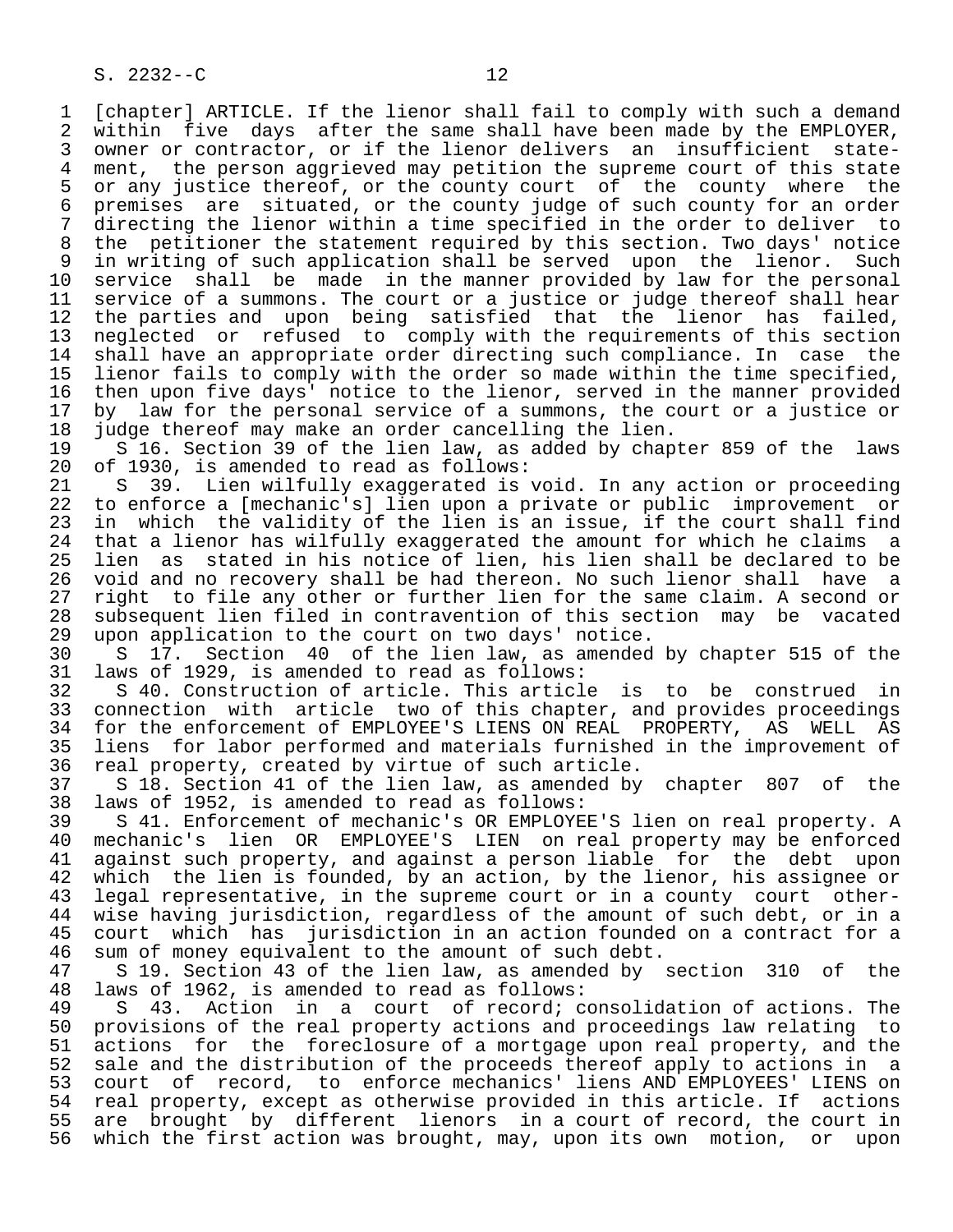1 the application of any party in any of such actions, consolidate all of such actions. 2 such actions.<br>3 S 20. Sec 3 S 20. Section 46 of the lien law, as amended by chapter 515 of the<br>4 laws of 1929, is amended to read as follows: 4 laws of 1929, is amended to read as follows: 5 S 46. Action in a court not of record. If an action to enforce a<br>6 mechanic's lien OR EMPLOYEE'S LIEN against real property is brought in a 6 mechanic's lien OR EMPLOYEE'S LIEN against real property is brought in a 7 court not of record, it shall be commenced by the personal service upon<br>8 the owner of a summons and complaint verified in the same manner as a 8 the owner of a summons and complaint verified in the same manner as a<br>9 complaint in an action in a court of record. The complaint must set 9 complaint in an action in a court of record. The complaint must set<br>10 forth substantially the facts contained in the notice of lien, and the 10 forth substantially the facts contained in the notice of lien,<br>11 substance of the agreement under which the labor was perform 11 substance of the agreement under which the labor was performed or the<br>12 materials were furnished, OR IF THE LIEN IS BASED UPON A WAGE CLAIM AS 12 materials were furnished, OR IF THE LIEN IS BASED UPON A WAGE CLAIM AS<br>13 DEFINED IN SECTION TWO OF THIS CHAPTER, THE BASIS FOR SUCH WAGE CLAIM. 13 DEFINED IN SECTION TWO OF THIS CHAPTER, THE BASIS FOR SUCH WAGE CLAIM.<br>14 The form and contents of the summons shall be the same as provided by The form and contents of the summons shall be the same as provided by 15 law for the commencement of an action upon a contract in such court. The<br>16 summons must be returnable not less than twelve nor more than twenty 16 summons must be returnable not less than twelve nor more than twenty<br>17 days after the date of the summons, or if service is made by publica-17 days after the date of the summons, or if service is made by publica-<br>18 tion, after the day of the last publication of the summons. Service 18 tion, after the day of the last publication of the summons. Service<br>19 must be made at least eight days before the return day. 19 must be made at least eight days before the return day.<br>20 S 21. Section 50 of the lien law, as amended by chap 20 S 21. Section 50 of the lien law, as amended by chapter 515 of the 21 laws of 1929, is amended to read as follows: 21 laws of 1929, is amended to read as follows:<br>22 S 50. Execution. Execution may be issued 22 S 50. Execution. Execution may be issued upon a judgment obtained in<br>23 an action to enforce a mechanic's lien OR AN EMPLOYEE'S LIEN against 23 an action to enforce a mechanic's lien OR AN EMPLOYEE'S LIEN against 24 real property in a court not of record, which shall direct the officer<br>25 to sell the title and interest of the owner in the premises, upon which to sell the title and interest of the owner in the premises, upon which 26 the lien set forth in the complaint existed at the time of filing the 27 notice of lien. 27 notice of lien.<br>28 S 22. Section 28 S 22. Section 53 of the lien law, as amended by chapter 515 of the<br>29 laws of 1929, is amended to read as follows: 29 laws of 1929, is amended to read as follows:<br>30 S 53. Costs and disbursements. If an ac 30 S 53. Costs and disbursements. If an action is brought to enforce a<br>31 mechanic's lien OR AN EMPLOYEE'S LIEN against real property in a court 31 mechanic's lien OR AN EMPLOYEE'S LIEN against real property in a court<br>32 of record, the costs and disbursements shall rest in the discretion of 32 of record, the costs and disbursements shall rest in the discretion of<br>33 the court, and may be awarded to the prevailing party. The judgment 33 the court, and may be awarded to the prevailing party. The judgment<br>34 rendered in such an action shall include the amount of such costs and 34 rendered in such an action shall include the amount of such costs and<br>35 specify to whom and by whom the costs are to be paid. If such action is 35 specify to whom and by whom the costs are to be paid. If such action is<br>36 brought in a court not of record, they shall be the same as allowed in brought in a court not of record, they shall be the same as allowed in 37 civil actions in such court. The expenses incurred in serving the<br>38 summons by publication may be added to the amount of costs now allowed 38 summons by publication may be added to the amount of costs now allowed 39 in such court.<br>40 S 23. Sectio 40 S 23. Section 59 of the lien law, as amended by chapter 515 of the 41 laws of 1929, is amended to read as follows: 41 laws of 1929, is amended to read as follows:<br>42 S 59. Vacating of a [mechanic's] lien; can 42 S 59. Vacating of a [mechanic's] lien; cancellation of bond; return of 43 deposit, by order of court, 1, A mechanic's lien notice of which has 43 deposit, by order of court. 1. A mechanic's lien notice of which has<br>44 been filed on real property or a bond given to discharge the same may be 44 been filed on real property or a bond given to discharge the same may be<br>45 vacated and cancelled or a deposit made to discharge a lien pursuant to vacated and cancelled or a deposit made to discharge a lien pursuant to 46 section twenty may be returned, by an order of a court of record. Before<br>47 such order shall be granted, a notice shall be served upon the lienor, such order shall be granted, a notice shall be served upon the lienor, 48 either personally or by leaving it as his last known place of residence, 49 with a person of suitable age, with directions to deliver it to the<br>50 lienor. Such notice shall require the lienor to commence an action to 50 lienor. Such notice shall require the lienor to commence an action to<br>51 enforce the lien, within a time specified in the notice, not less than 51 enforce the lien, within a time specified in the notice, not less than<br>52 thirty days from the time of service, or show cause at a special term of 52 thirty days from the time of service, or show cause at a special term of<br>53 a court of record, or at a county court, in a county in which the prop-53 a court of record, or at a county court, in a county in which the prop-<br>54 erty is situated, at a time and place specified therein, why the notice 54 erty is situated, at a time and place specified therein, why the notice<br>55 of lien filed or the bond given should not be vacated and cancelled, or 55 of lien filed or the bond given should not be vacated and cancelled, or<br>56 the deposit returned, as the case may be. Proof of such service and that the deposit returned, as the case may be. Proof of such service and that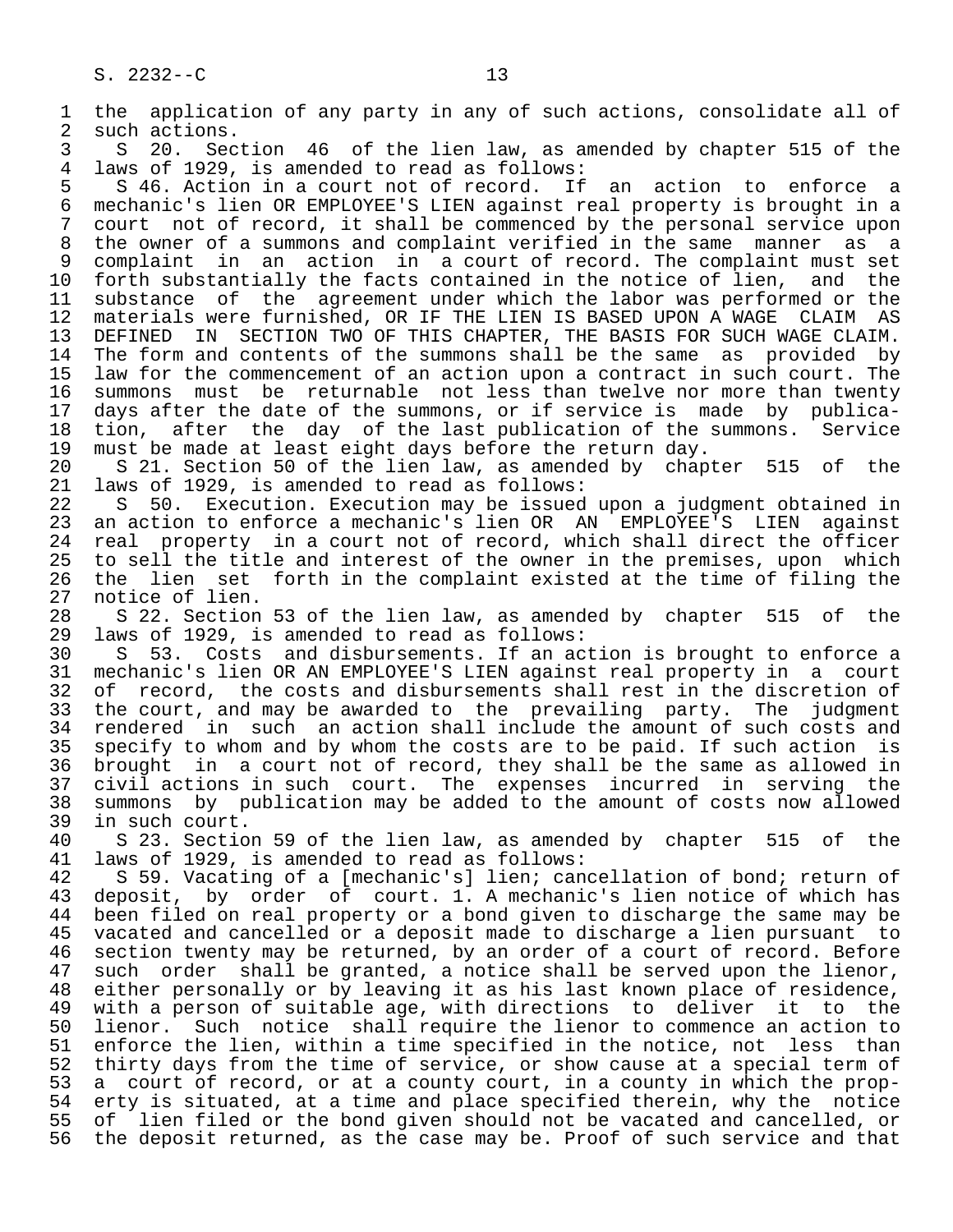1 the lienor has not commenced the action to foreclose such lien, as<br>2 directed in the notice, shall be made by affidavit, at the time of 2 directed in the notice, shall be made by affidavit, at the time of<br>3 applying for such order. 3 applying for such order.<br>4 2. AN EMPLOYEE'S LIEN

4 2. AN EMPLOYEE'S LIEN NOTICE OF WHICH HAS BEEN FILED ON REAL PROPERTY<br>5 OR A BOND GIVEN TO DISCHARGE THE SAME MAY BE VACATED AND CANCELLED OR A 5 OR A BOND GIVEN TO DISCHARGE THE SAME MAY BE VACATED AND CANCELLED OR A<br>6 DEPOSIT MADE TO DISCHARGE A LIEN PURSUANT TO SECTION TWENTY OF THIS 6 DEPOSIT MADE TO DISCHARGE A LIEN PURSUANT TO SECTION TWENTY OF THIS<br>7 CHAPTER MAY BE RETURNED, BY AN ORDER OF A COURT OF RECORD. BEFORE SUCH 7 CHAPTER MAY BE RETURNED, BY AN ORDER OF A COURT OF RECORD. BEFORE SUCH 3 ORDER SHALL BE GRANTED. A NOTICE SHALL BE SERVED UPON THE LIENOR. EITHER 8 ORDER SHALL BE GRANTED, A NOTICE SHALL BE SERVED UPON THE LIENOR, EITHER<br>9 PERSONALLY OR BY LEAVING IT AT HIS LAST KNOWN PLACE OF RESIDENCE OR 9 PERSONALLY OR BY LEAVING IT AT HIS LAST KNOWN PLACE OF RESIDENCE OR<br>10 ATTORNEY'S PLACE OF BUSINESS, WITH A PERSON OF SUITABLE AGE, WITH 10 ATTORNEY'S PLACE OF BUSINESS, WITH A PERSON OF SUITABLE AGE,<br>11 DIRECTIONS TO DELIVER IT TO THE LIENOR. SUCH\_NOTICE SHALL\_REOUIR 11 DIRECTIONS TO DELIVER IT TO THE LIENOR. SUCH NOTICE SHALL REQUIRE THE<br>12 LIENOR TO COMMENCE AN ACTION TO ENFORCE THE LIEN, OR TO COMMENCE AN 12 LIENOR TO COMMENCE AN ACTION TO ENFORCE THE LIEN, OR TO COMMENCE AN 13 ACTION TO OBTAIN JUDGMENT ON THE WAGE CLAIM UPON WHICH THE LIEN WAS 13 ACTION TO OBTAIN JUDGMENT ON THE WAGE CLAIM UPON WHICH THE LIEN WAS<br>14 ESTABLISHED, WITHIN A TIME SPECIFIED IN THE NOTICE, NOT LESS THAN NINETY 14 ESTABLISHED, WITHIN A TIME SPECIFIED IN THE NOTICE, NOT LESS THAN NINETY 15 DAYS FROM THE TIME OF SERVICE, OR SHOW CAUSE AT A SPECIAL TERM OF A<br>16 COURT OF RECORD, OR AT A COUNTY COURT, IN A COUNTY IN WHICH THE PROPERTY 16 COURT OF RECORD, OR AT A COUNTY COURT, IN A COUNTY IN WHICH THE PROPERTY<br>17 IS SITUATED, AT A TIME AND PLACE SPECIFIED THEREIN, WHY THE NOTICE OF 17 IS SITUATED, AT A TIME AND PLACE SPECIFIED THEREIN, WHY THE NOTICE OF<br>18 LIEN FILED OR THE BOND GIVEN SHOULD NOT BE VACATED AND CANCELLED, OR THE 18 LIEN FILED OR THE BOND GIVEN SHOULD NOT BE VACATED AND CANCELLED, OR THE 19 DEPOSIT RETURNED. AS THE CASE MAY BE, PROOF OF SUCH SERVICE AND THAT THE 19 DEPOSIT RETURNED, AS THE CASE MAY BE. PROOF OF SUCH SERVICE AND THAT THE 20 LIENOR HAS NOT COMMENCED THE ACTION 20 LIENOR HAS NOT COMMENCED THE ACTION TO FORECLOSE SUCH LIEN OR AN ACTION<br>21 TO OBTAIN JUDGMENT ON THE WAGE CLAIM UPON WHICH THE LIEN WAS ESTAB-21 TO OBTAIN JUDGMENT ON THE WAGE CLAIM UPON WHICH THE LIEN WAS ESTAB-<br>22 LISHED, AS DIRECTED IN THE NOTICE, SHALL BE MADE BY AFFIDAVIT, AT THE 22 LISHED, AS DIRECTED IN THE NOTICE, SHALL BE MADE BY AFFIDAVIT, AT THE 23 TIME OF APPLYING FOR SUCH ORDER. 23 TIME OF APPLYING FOR SUCH ORDER.<br>24 S 24. Section 62 of the li

24 S 24. Section 62 of the lien law, as amended by chapter 697 of the 25 laws of 1934, is amended to read as follows: laws of 1934, is amended to read as follows:

 26 S 62. Bringing in new parties. A lienor who has filed a notice of lien 27 after the commencement of an action in a court of record to foreclose or<br>28 enforce AN EMPLOYEE'S LIEN OR a mechanic's lien against real property or 28 enforce AN EMPLOYEE'S LIEN OR a mechanic's lien against real property or<br>29 a public improvement, may at any time up to and including the day 29 a public improvement, may at any time up to and including the day<br>30 preceding the day on which the trial of such action is commenced, make 30 preceding the day on which the trial of such action is commenced, make<br>31 application upon notice to the plaintiff or his attorney in such action. 31 application upon notice to the plaintiff or his attorney in such action,<br>32 to be made a party therein. Upon good cause shown, the court must order 32 to be made a party therein. Upon good cause shown, the court must order<br>33 such lienor to be brought in by amendment. If the application is made by 33 such lienor to be brought in by amendment. If the application is made by<br>34 any other party in said action to make such lienor or other person a 34 any other party in said action to make such lienor or other person a<br>35 party, the court may in its discretion direct such lienor or other 35 party, the court may in its discretion direct such lienor or other<br>36 person to be brought in by like amendment. The order to be entered on 36 person to be brought in by like amendment. The order to be entered on 37 such application shall provide the time for and manner of serving the<br>38 pleading of such additional lienor or other person and shall direct that 38 pleading of such additional lienor or other person and shall direct that 39 the pleadings, papers and proceedings of the other several parties in 40 such action, shall be deemed amended, so as not to require the making or<br>41 serving of papers other than said order to effectuate such amendment. 41 serving of papers other than said order to effectuate such amendment,<br>42 and shall further provide that the allegations in the answer of such 42 and shall further provide that the allegations in the answer of such<br>43 additional lienor or other person shall, for the purposes of the action, 43 additional lienor or other person shall, for the purposes of the action,<br>44 be deemed denied by the other parties therein. The action shall be so 44 be deemed denied by the other parties therein. The action shall be so<br>45 conducted by the court as not to cause substantially any delay in the 45 conducted by the court as not to cause substantially any delay in the 46 trial thereof. The bringing in of such additional lienor or other<br>47 person shall be without prejudice to the proceedings had, and if the 47 person shall be without prejudice to the proceedings had, and if the 48 action be on the calendar of the court, same shall retain its place on<br>49 such calendar without the necessity of serving a new note of issue and 49 such calendar without the necessity of serving a new note of issue and<br>50 new notices of trial. 50 new notices of trial.<br>51 S 25. Subdivision 3

51 S 25. Subdivision 3 of section 199-a of the labor law, as amended by<br>52 chapter 564 of the laws of 2010, is amended to read as follows: 52 chapter 564 of the laws of 2010, is amended to read as follows:<br>53 3. Each employee and his or her authorized representative

53 3. Each employee and his or her authorized representative shall be<br>54 notified in writing, OF THE TERMINATION OF THE COMMISSIONER'S INVESTI-54 notified in writing, OF THE TERMINATION OF THE COMMISSIONER'S<br>55 GATION OF THE EMPLOYEE'S COMPLAINT AND THE RESULT OF SUCH INVES 55 GATION OF THE EMPLOYEE'S COMPLAINT AND THE RESULT OF SUCH INVESTIGATION,<br>56 of any award and collection of back wages and civil penalties, and of 56 of any award and collection of back wages and civil penalties, and of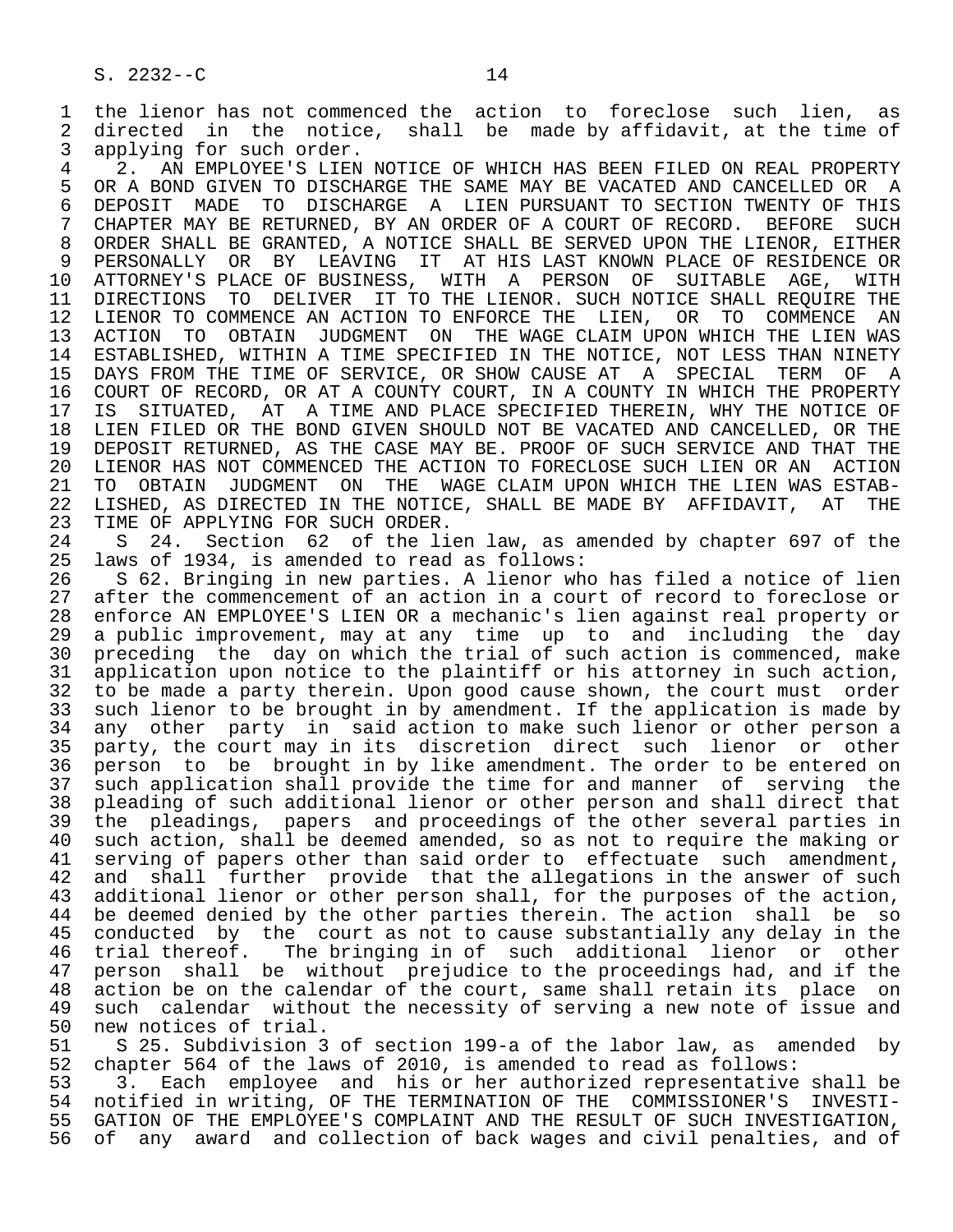1 any intent to seek criminal penalties. In the event that criminal penal-<br>2 ties are sought the employee and his or her authorized representative 2 ties are sought the employee and his or her authorized representative<br>3 shall be notified of the outcome of prosecution. 3 shall be notified of the outcome of prosecution.<br>4 S 26. Subdivision 2 of section 663 of the

4 S 26. Subdivision 2 of section 663 of the labor law, as amended by<br>5 chapter 564 of the laws of 2010, is amended to read as follows: 5 chapter 564 of the laws of 2010, is amended to read as follows:<br>6 2. By commissioner. On behalf of any employee paid less than

6  $2.$  By commissioner. On behalf of any employee paid less than the wage  $7$  to which the employee is entitled under the provisions of this article. 7 to which the employee is entitled under the provisions of this article, 8 the commissioner may bring any legal action necessary, including admin-<br>9 istrative action, to collect such claim, and the emplover shall be 9 istrative action, to collect such claim, and the employer shall be<br>10 required to pay the full amount of the underpayment, plus costs, and 10 required to pay the full amount of the underpayment, plus costs, and<br>11 unless the emplover proves a good faith basis to believe that its under-11 unless the employer proves a good faith basis to believe that its under-<br>12 payment was in compliance with the law, an additional amount as liqui- 12 payment was in compliance with the law, an additional amount as liqui- 13 dated damages. Liquidated damages shall be calculated by the commission er as no more than one hundred percent of the total amount of 15 underpayments found to be due the employee. In any action brought by the 16 commissioner in a court of competent jurisdiction, liquidated damages 17 shall be calculated as an amount equal to one hundred percent of under-<br>18 payments found to be due the employee. EACH EMPLOYEE OR HIS OR HER 18 payments found to be due the employee. EACH EMPLOYEE OR HIS OR HER<br>19 AUTHORIZED REPRESENTATIVE SHALL BE NOTIFIED IN WRITING OF THE OUTCOME OF 19 AUTHORIZED REPRESENTATIVE SHALL BE NOTIFIED IN WRITING OF THE OUTCOME OF<br>20 ANY LEGAL ACTION BROUGHT ON THE EMPLOYEE'S BEHALF PURSUANT TO THIS 20 ANY LEGAL ACTION BROUGHT ON THE EMPLOYEE'S BEHALF PURSUANT TO THIS<br>21 SECTION.

21 SECTION.<br>22 S 27. 22 S 27. Subdivision 5 of section 6201 of the civil practice law and<br>23 rules, as amended by chapter 860 of the laws of 1977 and as renumbered rules, as amended by chapter 860 of the laws of 1977 and as renumbered 24 by chapter 618 of the laws of 1992, is amended and a new subdivision 6<br>25 is added to read as follows: is added to read as follows:

 26 5. the cause of action is based on a judgment, decree or order of a 27 court of the United States or of any other court which is entitled to<br>28 full faith and credit in this state, or on a judgment which qualifies 28 full faith and credit in this state, or on a judgment which qualifies<br>29 for recognition under the provisions of article 53[.] OF THIS CHAPTER; for recognition under the provisions of article 53[.] OF THIS CHAPTER; 30 OR<br>31

31 6. THE CAUSE OF ACTION IS BASED ON WAGE CLAIMS. "WAGE CLAIMS," WHEN<br>32 USED IN THIS CHAPTER, SHALL INCLUDE ANY CLAIMS OF VIOLATIONS OF ARTICLES 32 USED IN THIS CHAPTER, SHALL INCLUDE ANY CLAIMS OF VIOLATIONS OF ARTICLES<br>33 FIVE, SIX, AND NINETEEN OF THE LABOR LAW, SECTION TWO HUNDRED FIFTEEN OF 33 FIVE, SIX, AND NINETEEN OF THE LABOR LAW, SECTION TWO HUNDRED FIFTEEN OF<br>34 THE LABOR LAW, AND THE RELATED REGULATIONS OR WAGE ORDERS PROMULGATED BY 34 THE LABOR LAW, AND THE RELATED REGULATIONS OR WAGE ORDERS PROMULGATED BY<br>35 THE COMMISSIONER OF LABOR, INCLUDING BUT NOT LIMITED TO ANY CLAIMS OF 35 THE COMMISSIONER OF LABOR, INCLUDING BUT NOT LIMITED TO ANY CLAIMS OF<br>36 UNPAID, MINIMUM, OVERTIME, AND SPREAD-OF-HOURS PAY, UNLAWFULLY RETAINED 36 UNPAID, MINIMUM, OVERTIME, AND SPREAD-OF-HOURS PAY, UNLAWFULLY RETAINED 37 GRATUITIES, UNLAWFUL DEDUCTIONS FROM WAGES, UNPAID COMMISSIONS, UNPAID<br>38 BENEFITS AND WAGE SUPPLEMENTS, AND RETALIATION, AND ANY CLAIMS PURSUANT 38 BENEFITS AND WAGE SUPPLEMENTS, AND RETALIATION, AND ANY CLAIMS PURSUANT<br>39 TO 18 U.S.C. S 1595, 29 U.S.C. S 201 ET SEO., AND/OR EMPLOYMENT CONTRACT 39 TO 18 U.S.C. S 1595, 29 U.S.C. S 201 ET SEQ., AND/OR EMPLOYMENT CONTRACT 40 AS WELL AS THE CONCOMITANT LIQUIDATED DAMAGES AND PENALTIES AUTHORIZED<br>41 PURSUANT TO THE LABOR LAW, THE FAIR LABOR STANDARDS ACT, OR ANY EMPLOY-41 PURSUANT TO THE LABOR LAW, THE FAIR LABOR STANDARDS ACT, OR ANY EMPLOY-<br>42 MENT CONTRACT.

42 MENT CONTRACT.<br>43 S 28. Sect 43 S 28. Section 6210 of the civil practice law and rules, as added by<br>44 chapter 860 of the laws of 1977, is amended to read as follows: 44 chapter 860 of the laws of 1977, is amended to read as follows:<br>45 S 6210. Order of attachment on notice; temporary restrainin

S 6210. Order of attachment on notice; temporary restraining order; 46 contents. Upon a motion on notice for an order of attachment, the court<br>47 may, without notice to the defendant, grant a temporary restraining 47 may, without notice to the defendant, grant a temporary restraining<br>48 order prohibiting the transfer of assets by a garnishee as provided in 48 order prohibiting the transfer of assets by a garnishee as provided in 49 subdivision (b) of section 6214. WHEN ATTACHMENT IS SOUGHT PURSUANT TO<br>50 SUBDIVISION SIX OF SECTION 6201, AND IF THE EMPLOYER CONTESTS THE SECTION 6201, AND IF THE EMPLOYER CONTESTS THE 51 MOTION, THE COURT SHALL HOLD A HEARING WITHIN TEN DAYS OF WHEN THE 52 EMPLOYER'S RESPONSE TO PLAINTIFFS' MOTION FOR ATTACHMENT IS DUE. The 53 contents of the order of attachment granted pursuant to this section 54 shall be as provided in subdivision (a) of section 6211.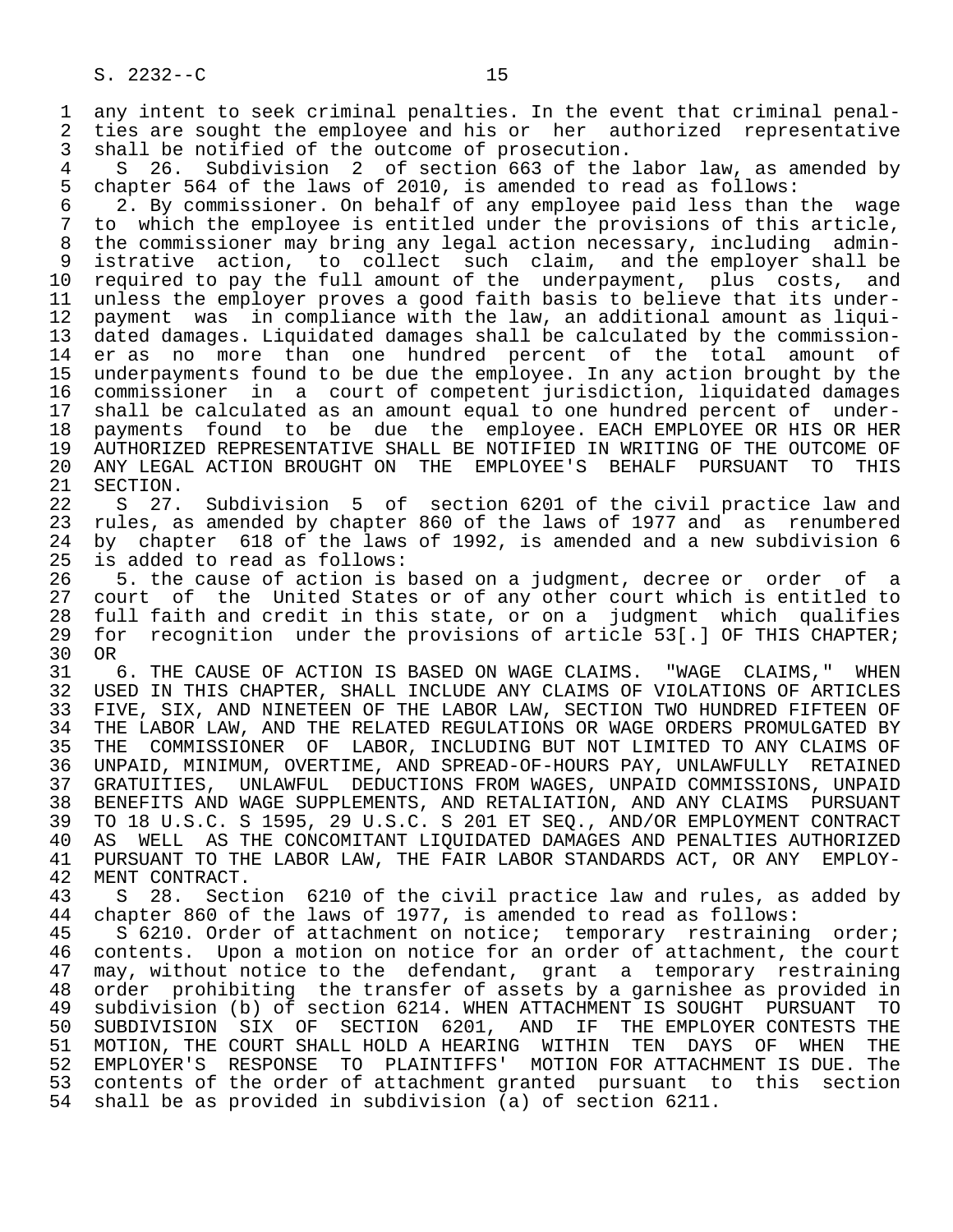1 S 29. Subdivision (b) of section 6211 of the civil practice law and<br>2 rules, as amended by chapter 566 of the laws of 1985, is amended to read 2 rules, as amended by chapter 566 of the laws of 1985, is amended to read<br>3 as follows:

3 as follows:<br>4 (b) Conf 4 (b) Confirmation of order. Except where an order of attachment is<br>5 granted on the ground specified in subdivision one OR SIX of section 5 granted on the ground specified in subdivision one OR SIX of section<br>6 6201, an order of attachment granted without notice shall provide that 6 6201, an order of attachment granted without notice shall provide that 7 within a period not to exceed five days after levy, the plaintiff<br>8 move, on such notice as the court shall direct to the defendar 8 move, on such notice as the court shall direct to the defendant, the<br>9 garnishee, if any, and the sheriff, for an order confirming the order of 9 garnishee, if any, and the sheriff, for an order confirming the order of<br>10 attachment. Where an order of attachment without notice is granted on 10 attachment. Where an order of attachment without notice is granted on<br>11 the ground specified in subdivision one OR SIX of section 6201, the 11 the ground specified in subdivision one OR SIX of section 6201, the<br>12 court shall direct that the statement required by section 6219 be served 12 court shall direct that the statement required by section 6219 be served<br>13 within five days, that a copy thereof be served upon the plaintiff, and 13 within five days, that a copy thereof be served upon the plaintiff, and<br>14 the plaintiff shall move within ten days after levy for an order the plaintiff shall move within ten days after levy for an order 15 confirming the order of attachment. If the plaintiff upon such motion<br>16 shall show that the statement has not been served and that the plaintiff 16 shall show that the statement has not been served and that the plaintiff<br>17 will be unable to satisfy the requirement of subdivision (b) of section 17 will be unable to satisfy the requirement of subdivision (b) of section<br>18 6223 until the statement has been served, the court may grant one exten-18 6223 until the statement has been served, the court may grant one exten-<br>19 sion of the time to move for confirmation for a period not to exceed ten 19 sion of the time to move for confirmation for a period not to exceed ten<br>20 days. If plaintiff fails to make such motion within the required period. 20 days. If plaintiff fails to make such motion within the required period,<br>21 the order of attachment and any levy thereunder shall have no further 21 the order of attachment and any levy thereunder shall have no further<br>22 effect and shall be vacated upon motion. Upon the motion to confirm, the effect and shall be vacated upon motion. Upon the motion to confirm, the 23 provisions of subdivision (b) of section 6223 shall apply. An order of<br>24 attachment granted without notice may provide that the sheriff refrain 24 attachment granted without notice may provide that the sheriff refrain<br>25 from taking any property levied upon into his actual custody, pending from taking any property levied upon into his actual custody, pending

26 further order of the court.<br>27 S 30. Subdivisions (b) and 27 S 30. Subdivisions (b) and (e) of rule 6212 of the civil practice law<br>28 and rules, subdivision (b) as separately amended by chapters 15 and 860 28 and rules, subdivision (b) as separately amended by chapters 15 and 860<br>29 of the laws of 1977 and subdivision (e) as added by chapter 860 of the 29 of the laws of 1977 and subdivision (e) as added by chapter 860 of the<br>30 laws of 1977, are amended to read as follows: 30 laws of 1977, are amended to read as follows:

31 (b) Undertaking. [On] 1. EXCEPT WHERE AN ORDER OF ATTACHMENT IS SOUGHT<br>32 ON THE GROUND SPECIFIED IN SUBDIVISION SIX OF SECTION 6201, ON a motion 32 ON THE GROUND SPECIFIED IN SUBDIVISION SIX OF SECTION 6201, ON a motion<br>33 for an order of attachment, the plaintiff shall give an undertaking, in 33 for an order of attachment, the plaintiff shall give an undertaking, in<br>34 a total amount fixed by the court, but not less than five hundred 34 a total amount fixed by the court, but not less than five hundred 35 dollars, a specified part thereof conditioned that the plaintiff shall 36 pay to the defendant all costs and damages, including reasonable attor- 37 ney's fees, which may be sustained by reason of the attachment if the<br>38 defendant recovers judgment or if it is finally decided that the plain-38 defendant recovers judgment or if it is finally decided that the plain-<br>39 tiff was not entitled to an attachment of the defendant's property, and 39 tiff was not entitled to an attachment of the defendant's property, and<br>40 the balance conditioned that the plaintiff shall pay to the sheriff all 40 the balance conditioned that the plaintiff shall pay to the sheriff all 41 of his allowable fees. 41 of his allowable fees.<br>42 2. ON A MOTION FOR

42 2. ON A MOTION FOR AN ATTACHMENT PURSUANT TO SUBDIVISION SIX OF 43 SECTION 6201. THE COURT SHALL ORDER THAT THE PLAINTIFF GIVE AN ACCESSI-43 SECTION 6201, THE COURT SHALL ORDER THAT THE PLAINTIFF GIVE AN ACCESSI-<br>44 BLE UNDERTAKING OF NO MORE THAN FIVE HUNDRED DOLLARS, OR IN THE ALTERNA-44 BLE UNDERTAKING OF NO MORE THAN FIVE HUNDRED DOLLARS, OR IN THE ALTERNA-<br>45 TIVE, MAY WAIVE THE UNDERTAKING ALTOGETHER. The attorney for the plain-45 TIVE, MAY WAIVE THE UNDERTAKING ALTOGETHER. The attorney for the plain-<br>46 tiff shall not be liable to the sheriff for such fees. The surety on the 46 tiff shall not be liable to the sheriff for such fees. The surety on the<br>47 undertaking shall not be discharged except upon notice to the sheriff.

47 undertaking shall not be discharged except upon notice to the sheriff.<br>48 (e) Damages. [The] EXCEPT WHERE AN ORDER OF ATTACHMENT IS SOUGHT 48 (e) Damages. [The] EXCEPT WHERE AN ORDER OF ATTACHMENT IS SOUGHT ON<br>49 THE GROUND SPECIFIED IN SUBDIVISION SIX OF SECTION 6201, THE plaintiff 49 THE GROUND SPECIFIED IN SUBDIVISION SIX OF SECTION 6201, THE plaintiff<br>50 shall be liable to the defendant for all costs and damages, including 50 shall be liable to the defendant for all costs and damages, including 51 reasonable attorney's fees, which may be sustained by reason of the 52 attachment if the defendant recovers judgment, or if it is finally 53 decided that the plaintiff was not entitled to an attachment of the 54 defendant's property. Plaintiff's liability shall not be limited by the 55 amount of the undertaking.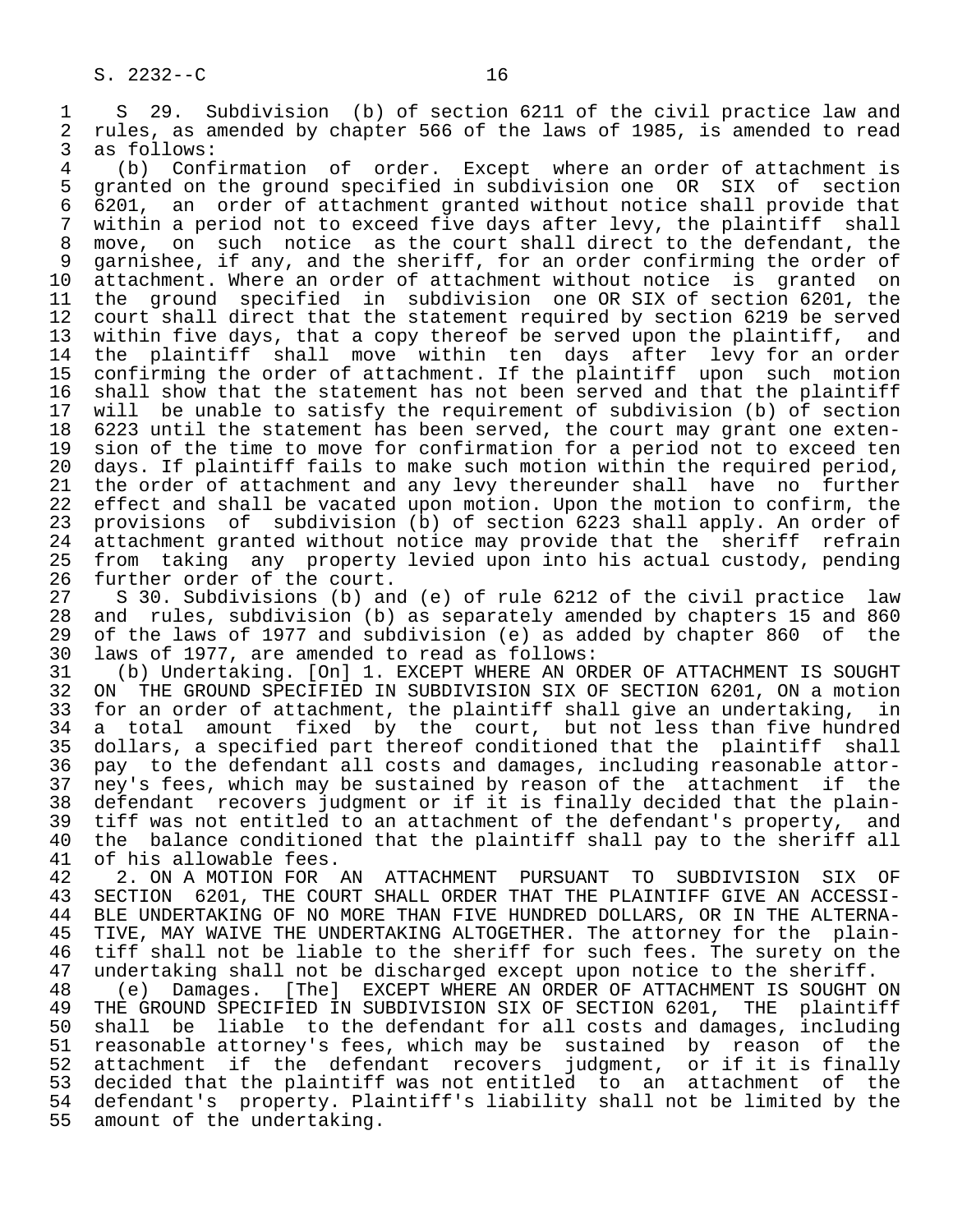S. 2232--C 17

1 S 31. Section 6223 of the civil practice law and rules, as amended by<br>2 chapter 860 of the laws of 1977, is amended to read as follows: 2 chapter 860 of the laws of 1977, is amended to read as follows:<br>3 5 6223. Vacating or modifying attachment. (a) Motion to

3 S 6223. Vacating or modifying attachment. (a) Motion to vacate or<br>4 modify. Prior to the application of property or debt to the satisfac-4 modify. Prior to the application of property or debt to the satisfac-<br>5 tion of a judgment, the defendant, the garnishee or any person having an 5 tion of a judgment, the defendant, the garnishee or any person having an 6 interest in the property or debt may move, on notice to each party and 7 the sheriff, for an order vacating or modifying the order of attachment. 8 Upon the motion, the court may give the plaintiff a reasonable opportu-<br>9 nity to correct any defect. [If] EXCEPT AS PROVIDED UNDER SUBDIVISION 9 nity to correct any defect. [If] EXCEPT AS PROVIDED UNDER SUBDIVISION<br>10 (B), IF, after the defendant has appeared in the action, the court 10 (B), IF, after the defendant has appeared in the action,<br>11 determines that the attachment is unnecessary to the secur 11 determines that the attachment is unnecessary to the security of the<br>12 plaintiff, it shall vacate the order of attachment. Such a motion shall 12 plaintiff, it shall vacate the order of attachment. Such a motion shall<br>13 not of itself constitute an appearance in the action. 13 not of itself constitute an appearance in the action.<br>14 (b) Burden of proof. [Upon] EXCEPT WHERE AN ORDER

14 (b) Burden of proof. [Upon] EXCEPT WHERE AN ORDER OF ATTACHMENT IS<br>15 GRANTED PURSUANT TO SUBDIVISION SIX OF SECTION 6201, UPON a motion to 15 GRANTED PURSUANT TO SUBDIVISION SIX OF SECTION 6201, UPON a motion to 16 vacate or modify an order of attachment the plaintiff shall have the<br>17 burden of establishing the grounds for the attachment, the need for 17 burden of establishing the grounds for the attachment, the need for<br>18 continuing the levy and the probability that he will succeed on the 18 continuing the levy and the probability that he will succeed on the<br>19 merits. UPON A MOTION TO VACATE OR MODIFY AN ORDER OF ATTACHMENT GRANTED 19 merits. UPON A MOTION TO VACATE OR MODIFY AN ORDER OF ATTACHMENT GRANTED<br>20 PURSUANT TO SUBDIVISION SIX OF SECTION 6201, THE DEFENDANT SHALL HAVE 20 PURSUANT TO SUBDIVISION SIX OF SECTION 6201, THE DEFENDANT SHALL HAVE 21 THE BURDEN TO DEMONSTRATE THAT THE ATTACHMENT IS UNNECESSARY TO THE 22 SECURITY OF THE PLAINTIFF, IN ORDER TO VACATE OR MODIFY THE ATTACHMENT 23 ORDER. 23 ORDER.<br>24 S 32

 24 S 32. Paragraph (b) of section 624 of the business corporation law, as amended by chapter 449 of the laws of 1997, is amended to read as 26 follows:<br>27 (b) An

 27 (b) Any person who shall have been a shareholder of record of a corpo- 28 ration, OR WHO IS OR SHALL HAVE BEEN A LABORER, SERVANT OR EMPLOYEE,<br>29 upon at least five days' written demand shall have the right to examine 29 upon at least five days' written demand shall have the right to examine<br>20 in person or by agent or attorney, during usual business hours, its 30 in person or by agent or attorney, during usual business hours, its<br>31 minutes of the proceedings of its shareholders and record of sharehold-31 minutes of the proceedings of its shareholders and record of sharehold-<br>32 ers and to make extracts therefrom for any purpose reasonably related to 32 ers and to make extracts therefrom for any purpose reasonably related to<br>33 such person's interest as a shareholder, LABORER, SERVANT OR EMPLOYEE. 33 such person's interest as a shareholder, LABORER, SERVANT OR EMPLOYEE.<br>34 Holders of voting trust certificates representing shares of the corpo-34 Holders of voting trust certificates representing shares of the corpo-<br>35 ration shall be regarded as shareholders for the purpose of this 35 ration shall be regarded as shareholders for the purpose of this<br>36 section. Any such agent or attorney shall be authorized in a writing section. Any such agent or attorney shall be authorized in a writing 37 that satisfies the requirements of a writing under paragraph (b) of 38 section 609 OF THIS ARTICLE (Proxies). A corporation requested to 39 provide information pursuant to this paragraph shall make available such<br>40 information in written form and in any other format in which such infor- 40 information in written form and in any other format in which such infor- 41 mation is maintained by the corporation and shall not be required to<br>42 provide such information in any other format. If a request made pursuant 42 provide such information in any other format. If a request made pursuant<br>43 to this paragraph includes a request to furnish information regarding 43 to this paragraph includes a request to furnish information regarding<br>44 beneficial owners, the corporation shall make available such information 44 beneficial owners, the corporation shall make available such information<br>45 in its possession regarding beneficial owners as is provided to the in its possession regarding beneficial owners as is provided to the 46 corporation by a registered broker or dealer or a bank, association or<br>47 other entity that exercises fiduciary powers in connection with the other entity that exercises fiduciary powers in connection with the 48 forwarding of information to such owners. The corporation shall not be<br>49 required to obtain information about beneficial owners not in its 49 required to obtain information about beneficial owners not in its<br>50 possession.

50 possession.<br>51 S 33. Sec 51 S 33. Section 630 of the business corporation law, paragraph (a) as<br>52 amended by chapter 212 of the laws of 1984, paragraph (c) as amended by 52 amended by chapter 212 of the laws of 1984, paragraph (c) as amended by<br>53 chapter 746 of the laws of 1963, is amended to read as follows: 53 chapter 746 of the laws of 1963, is amended to read as follows:<br>54 S 630. Liability of shareholders for wages due to laborers, ser

 54 S 630. Liability of shareholders for wages due to laborers, servants or employees.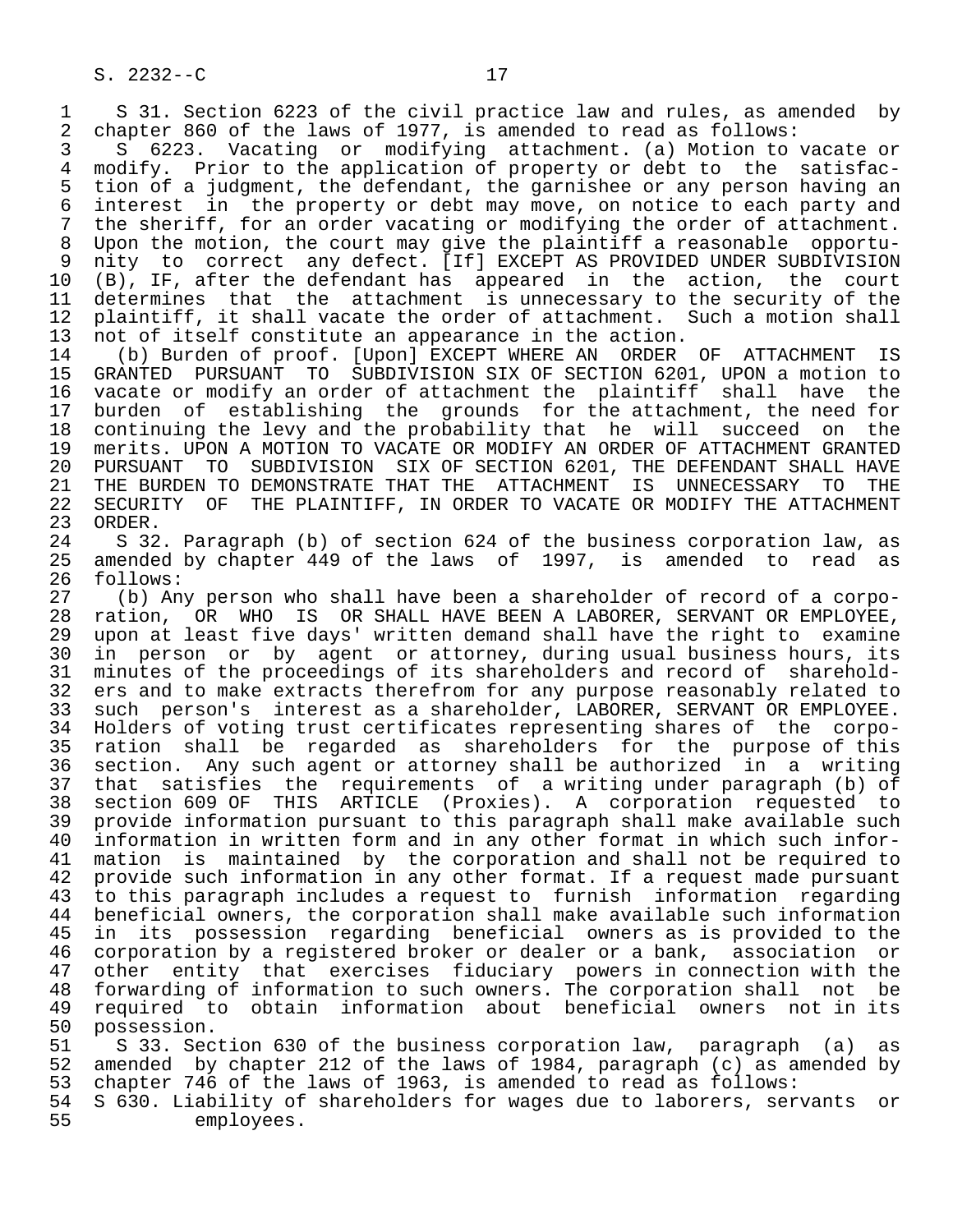1 (a) The ten largest shareholders, as determined by the fair value of 2 their beneficial interest as of the beginning of the period during which<br>3 the unpaid services referred to in this section are performed, of every 3 the unpaid services referred to in this section are performed, of every<br>4 corporation (other than an investment company registered as such under 4 corporation (other than an investment company registered as such under<br>5 an act of congress entitled "Investment Company Act of 1940"), no shares 5 an act of congress entitled "Investment Company Act of 1940"), no shares<br>6 of which are listed on a national securities exchange or regularly guot-6 of which are listed on a national securities exchange or regularly quot-<br>7 ed in an over-the-counter market by one or more members of a national or 7 ed in an over-the-counter market by one or more members of a national or<br>8 an affiliated securities association, shall jointly and severally be 8 an affiliated securities association, shall jointly and severally be<br>9 personally liable for all debts, wages or salaries due and owing to any 9 personally liable for all debts, wages or salaries due and owing to any<br>10 of its laborers, servants or employees other than contractors, for 10 of its laborers, servants or employees other than contractors, for<br>11 services performed by them for such corporation. [Before such laborer, 11 services performed by them for such corporation. [Before such laborer,<br>12 servant or employee shall charge such shareholder for such services, he 12 servant or employee shall charge such shareholder for such services, he<br>13 shall give notice in writing to such shareholder that he intends to hold 13 shall give notice in writing to such shareholder that he intends to hold<br>14 him liable under this section. Such notice shall be given within one him liable under this section. Such notice shall be given within one 15 hundred and eighty days after termination of such services, except that<br>16 if, within such period, the laborer, servant or employee demands an 16 if, within such period, the laborer, servant or employee demands an<br>17 examination of the record of shareholders under paragraph (b) of section 17 examination of the record of shareholders under paragraph (b) of section<br>18 624 (Books and records; right of inspection, prima facie evidence), such 18 624 (Books and records; right of inspection, prima facie evidence), such<br>19 notice may be given within sixty days after he has been given the oppor-19 notice may be given within sixty days after he has been given the oppor-<br>20 tunity to examine the record of shareholders. An action to enforce such 20 tunity to examine the record of shareholders. An action to enforce such<br>21 liability shall be commenced within ninety days after the return of an 21 liability shall be commenced within ninety days after the return of an<br>22 execution unsatisfied against the corporation upon a judgment recovered 22 execution unsatisfied against the corporation upon a judgment recovered<br>23 against it for such services.] 23 against it for such services.]<br>24 (b) For the purposes of this

24 (b) For the purposes of this section, wages or salaries shall mean all<br>25 compensation and benefits pavable by an employer to or for the account 25 compensation and benefits payable by an employer to or for the account 26 of the employee for personal services rendered by such employee INCLUD-<br>27 ING ANY CONCOMITANT LIOUIDATED DAMAGES, PENALTIES, INTEREST, ATTORNEY'S 27 ING ANY CONCOMITANT LIQUIDATED DAMAGES, PENALTIES, INTEREST, ATTORNEY'S<br>28 FEES OR COSTS. These shall specifically include but not be limited to 28 FEES OR COSTS. These shall specifically include but not be limited to<br>29 salaries, overtime, vacation, holiday and severance pay; employer 29 salaries, overtime, vacation, holiday and severance pay; employer<br>20 contributions to or payments of insurance or welfare benefits; employer 30 contributions to or payments of insurance or welfare benefits; employer<br>31 contributions to pension or annuity funds; and any other moneys properly 31 contributions to pension or annuity funds; and any other moneys properly<br>32 due or payable for services rendered by such employee.

32 due or payable for services rendered by such employee.<br>33 (c) A shareholder who has paid more than his pro rat 33 (c) A shareholder who has paid more than his pro rata share under this<br>34 section shall be entitled to contribution pro rata from the other share-34 section shall be entitled to contribution pro rata from the other share-<br>35 holders liable under this section with respect to the excess so paid. 35 holders liable under this section with respect to the excess so paid,<br>36 over and above his pro rata share, and may sue them jointly or severally over and above his pro rata share, and may sue them jointly or severally 37 or any number of them to recover the amount due from them. Such recov-<br>38 ery may be had in a separate action. As used in this paragraph, "pro 38 ery may be had in a separate action. As used in this paragraph, "pro 39 rata" means in proportion to beneficial share interest. Before a share-<br>40 holder may claim contribution from other shareholders under this para-40 holder may claim contribution from other shareholders under this para-<br>41 graph, he shall[, unless they have been given notice by a laborer, serv-41 graph, he shall[, unless they have been given notice by a laborer, serv-<br>42 ant or employee under paragraph (a), give them notice in writing that 42 ant or employee under paragraph (a), ] give them notice in writing that<br>43 he intends to hold them so liable to him. Such notice shall be given by 43 he intends to hold them so liable to him. Such notice shall be given by<br>44 him within twenty days after the date that [notice was given to him by] 44 him within twenty days after the date that [notice was given to him by]<br>45 HE BECAME AWARE THAT a laborer, servant or employee MAY SEEK TO HOLD HIM HE BECAME AWARE THAT a laborer, servant or employee MAY SEEK TO HOLD HIM 46 LIABLE under paragraph (a).<br>47 S 34. Subdivision (c) of

 47 S 34. Subdivision (c) of section 609 of the limited liability company 48 law, as added by chapter 537 of the laws of 2014, is amended to read as 49 follows:<br>50 (c) No

50 (c) Notwithstanding the provisions of subdivisions (a) and (b) of this<br>51 section, the ten members with the largest percentage ownership interest, 51 section, the ten members with the largest percentage ownership interest,<br>52 as determined as of the beginning of the period during which the unpaid 52 as determined as of the beginning of the period during which the unpaid<br>53 services referred to in this section are performed, of every limited 53 services referred to in this section are performed, of every limited<br>54 liability company, shall jointly and severally be personally liable for 54 liability company, shall jointly and severally be personally liable for 55 all debts, wages or salaries due and owing to any of its laborers, serv-<br>56 ants or employees, for services performed by them for such limited ants or employees, for services performed by them for such limited